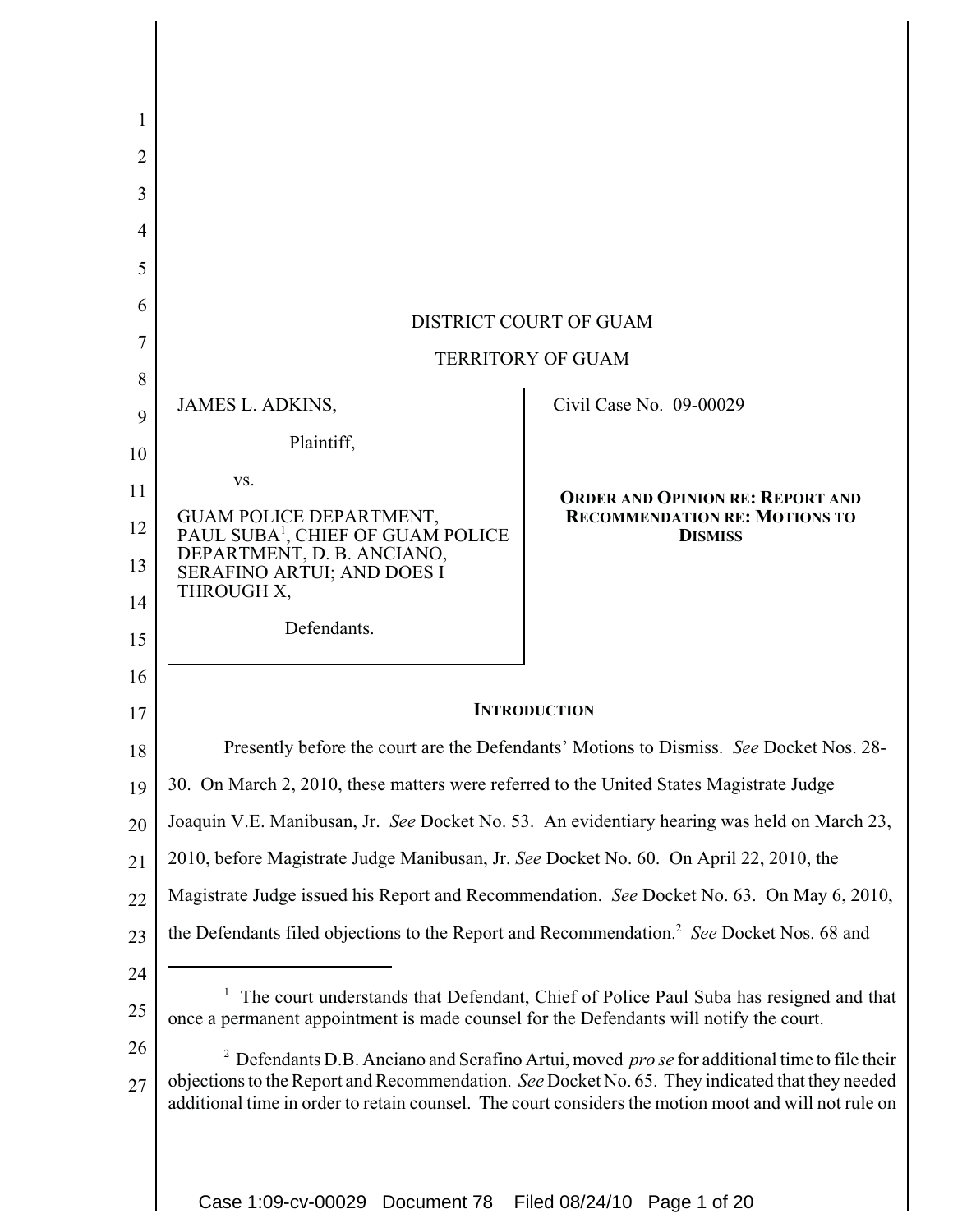| $\mathbf{1}$   | 69. On May 20, 2010, the Plaintiff filed his Responses to the Defendants' objections. See                          |
|----------------|--------------------------------------------------------------------------------------------------------------------|
| $\overline{2}$ | Docket Nos. 70 and 71. And, on May 24, 2010 and May 26, 2010, the Defendants filed their                           |
| 3              | respective Replies. See Docket Nos. 72 and 73.                                                                     |
| 4              | Under 28 U.S.C. $\S$ 636(b)(1)(C), the court may accept, reject, or modify, in whole or in                         |
| 5              | part, the Magistrate Judge's recommendation, but must review <i>de novo</i> any part as to which an                |
| 6              | objection has been filed. Upon said review, the court herein adopts in part and rejects in part the                |
| 7              | Report and Recommendation, and overrules in part and sustains in part Defendants' Objections.                      |
| 8              | <b>RELEVANT PRIOR PROCEEDINGS</b>                                                                                  |
| 9              | The Plaintiff initiated this case by filing his complaint on December 3, 2009. See                                 |
| 10             | Docket No. 1. The Defendants named in the Complaint are: Alicia G. Limtiaco, Attorney                              |
| 11             | General of Guam ("Attorney General"), Office of the Attorney General of Guam; Paul Suba                            |
| 12             | ("Defendant Suba"), Chief of the Police Department; Guam Police Department ("GPD"); D.B.                           |
| 13             | Anciano ("Defendant Anciano"); Serafino Artui ("Defendant Artui"); and Does I through X. Id.                       |
| 14             | On December 23, 2009, the Attorney General filed a Motion to Dismiss. Docket No. 27.                               |
| 15             | That same day, a Joint Motion to Dismiss was filed by all of the Defendants. Docket No. 28.                        |
| 16             | On December 30, 2009, Defendants Suba, Anciano, and Artui filed Motions to Dismiss. Docket                         |
| 17             | Nos. 29 and 30.                                                                                                    |
| 18             | On January 19, 2010, the Plaintiff filed an Opposition to the Attorney General's motion.                           |
| 19             | Docket No. 39. On that same day, the Plaintiff filed an Opposition to the Joint Motion to                          |
| 20             | Dismiss. Docket No. 40. On January 20, 2010, the Plaintiff filed Oppositions to Defendant                          |
| 21             | Suba's Motion to Dismiss and to Defendants Anciano and Artui's Motion to Dismiss. Docket                           |
| 22             | Nos. 42 and 43.                                                                                                    |
| 23             | On January 22, 2010, Defendants filed a Joint Reply. Docket No. 45. On January 27,                                 |
| 24             | 2010, the Attorney General filed a Reply. Docket No. 47. On January 29, 2010, Defendant Suba                       |
| 25             | filed a Reply. Docket No. 48. Defendants Anciano and Artui filed their Reply on February 2,                        |
| 26             |                                                                                                                    |
| 27             | it since Attorney James T. Mitchell filed objections on their behalf on May 6, 2010. See Docket<br>Nos. 68 and 69. |
|                | $-2-$                                                                                                              |
|                |                                                                                                                    |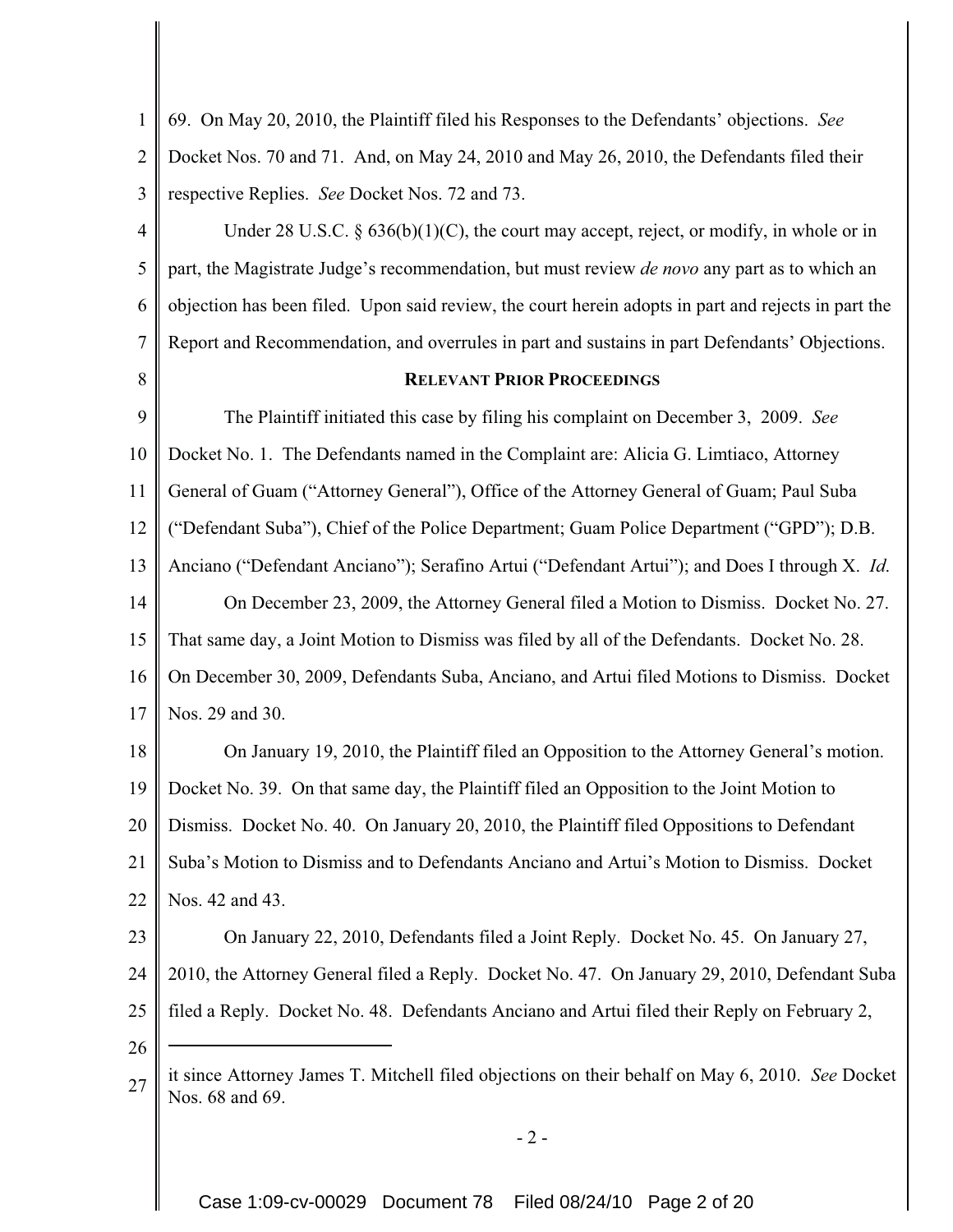|  |  | $1 \parallel 2010$ . Docket No. 49. |
|--|--|-------------------------------------|
|--|--|-------------------------------------|

| $\mathbf{2}$   | On February 4, 2010, Plaintiff filed a Notice of Dismissal of Action against Defendant                                                                                                        |
|----------------|-----------------------------------------------------------------------------------------------------------------------------------------------------------------------------------------------|
| 3              | Attorney General and the Office of the Attorney General of Guam. <sup>3</sup> Docket No. 50.                                                                                                  |
| $\overline{4}$ | On March 2, 2010, these matters were referred to the Magistrate Judge. See Docket No.                                                                                                         |
| 5              | 53. An evidentiary hearing was held on March 23, 2010, before Magistrate Judge Manibusan                                                                                                      |
| 6              | and on April 22, 2010, he issued his Report and Recommendation. See Docket Nos. 60 and 63.                                                                                                    |
| 7              | FACTUAL BACKGROUND <sup>4</sup>                                                                                                                                                               |
| 8              | On October 4, 2009, James L. Adkins, (the "Plaintiff") drove out of his yard down Paseo                                                                                                       |
| 9              | de Oro to Carmen Memorial Drive in Tamuning. See First Am. Compl., Docket No. 9 at ¶ 12.                                                                                                      |
| 10             | As he drove around a curve he saw a green truck crashed into a wall. <i>Id.</i> The Plaintiff took out                                                                                        |
| 11             | his cell phone with a camera and took pictures of the accident while in his car. Id. As the                                                                                                   |
| 12             | Plaintiff was leaving the scene, a police officer stepped out in front of his vehicle and told the                                                                                            |
| 13             | Plaintiff to stop. <i>Id.</i> at $\P$ 13. The Plaintiff stopped his car and the officer told him that he could                                                                                |
| 14             | not take pictures. <i>Id.</i> Plaintiff told the officer that "there is nothing wrong with taking pictures."                                                                                  |
| 15             | <i>Id.</i> The officer spoke to a second police officer <sup>5</sup> who was there and then the first officer                                                                                 |
| 16             | demanded that the Plaintiff give him the camera. <i>Id.</i> The Plaintiff refused. <i>Id.</i> The first officer                                                                               |
| 17             | again ordered the Plaintiff to give him the camera. Id.                                                                                                                                       |
| 18             | The second officer approached the Plaintiff in his car and demanded the Plaintiff's                                                                                                           |
| 19             |                                                                                                                                                                                               |
| 20             | <sup>3</sup> In light of the Plaintiff's notice of dismissal of the Attorney General, the court agrees with                                                                                   |
| 21             | the Magistrate Judge's finding that the motions filed by the Attorney General and the Office of the                                                                                           |
| 22             | Attorney General have been rendered moot. See Docket No. 50.                                                                                                                                  |
| 23             | For purposes of the motions to dismiss, the court recounts the facts as alleged in the<br>Plaintiff's First Amended Complaint and assumes their veracity for the limited purposes of deciding |
| 24             | the motions. "When there are well-pleaded factual allegations, a court should assume their veracity                                                                                           |
| 25             | and then determine whether they plausibly give rise to an entitlement to relief." Ashcroft v. Iqbal,<br>129 S. Ct. 1937, 1950 (2009).                                                         |
| 26             | $\overline{\mathbf{z}}$<br>The Plaintiff believes that Defendants Anciano and Artui were the police officers at the                                                                           |
| 27             | scene. The Plaintiff however, is unsure of which one is the first officer and which one is the second<br>officer.                                                                             |
|                | $-3-$                                                                                                                                                                                         |
|                |                                                                                                                                                                                               |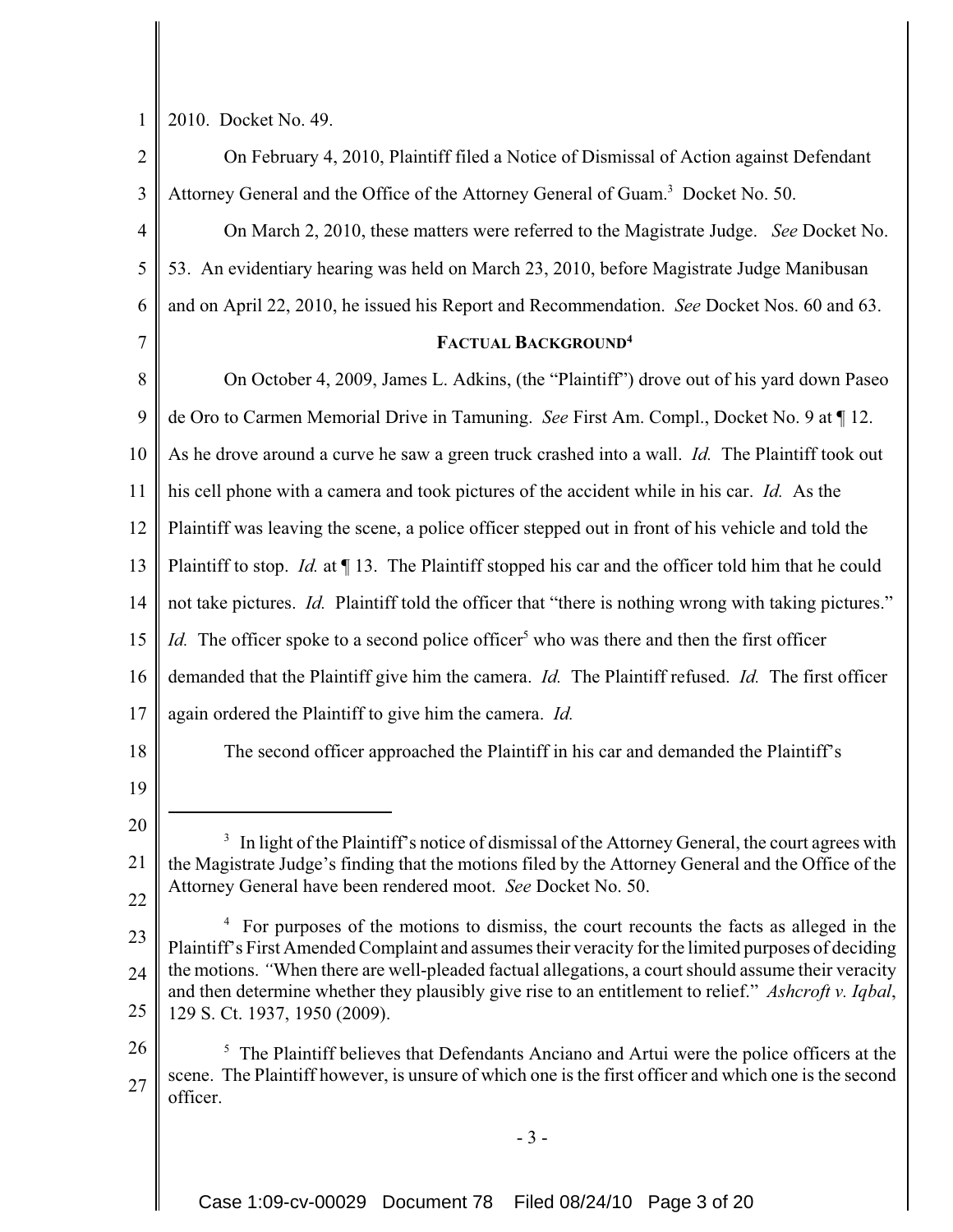1 2 3 4 camera. *Id.* at ¶ 14*.* The second officer again demanded the Plaintiff's camera and the Plaintiff refused. *Id.* The second officer then ordered the Plaintiff out of his car. *Id.* The Plaintiff told the officer that "the only way I will get out is if I am under arrest." *Id.* The second officer then told the Plaintiff he was "under arrest" and the Plaintiff got out of his car. *Id.*

5 6 7 8 One of the officers handcuffed the Plaintiff and put him in a police car. *Id.* at ¶ 15. While he was in the police car, the Plaintiff retrieved his cell phone and called his wife to tell her he had been arrested and to call his attorney. *Id.* The Plaintiff's cell phone was then grabbed and confiscated. *Id.*

9 10 11 The Plaintiff was then taken to the Tumon police station, where he was incarcerated. *Id.* at ¶ 16. He was later taken to a conference room. *Id.* A police sergeant demanded that the Plaintiff delete the pictures from his cell phone. Again the Plaintiff refused. *Id.* at ¶ 16.

12 13 14 15 Later that night the Plaintiff was taken to the Hagåtña police station by another police officer where he was booked, fingerprinted, and photographed. *Id.* at ¶ 17. The Plaintiff was restrained and detained for approximately four hours, from 4:30 p.m. to 8:30 p.m. The cell phone camera was never returned to the Plaintiff. *Id.*

16 After his release, the Plaintiff was given a notice to appear in court on September 29,

17 2010. *Id.* at ¶ 18. In the notice to appear the Plaintiff learned for the first time that he was

18 charged with "obstructing governmental function" in violation of 9 Guam Code Ann. § 55.456

- 19
- 20

21

22

23

24

25

26

27

 $6$  Title 9 GCA § 55.45 provides in its entirety:

**Obstructing Government Functions; Defined & Punished**. A person commits a misdemeanor if he intentionally obstructs, impairs or perverts the administration of law or other governmental function by force, violence, physical interference or obstacle, breach of official duty, or any other unlawful act, except that this Section does not apply to flight by a person charged with crime, refusal to submit to arrest, failure to perform a legal duty other than an official duty, or any other means of avoiding compliance with law without affirmative interference with governmental functions.

 $-4-$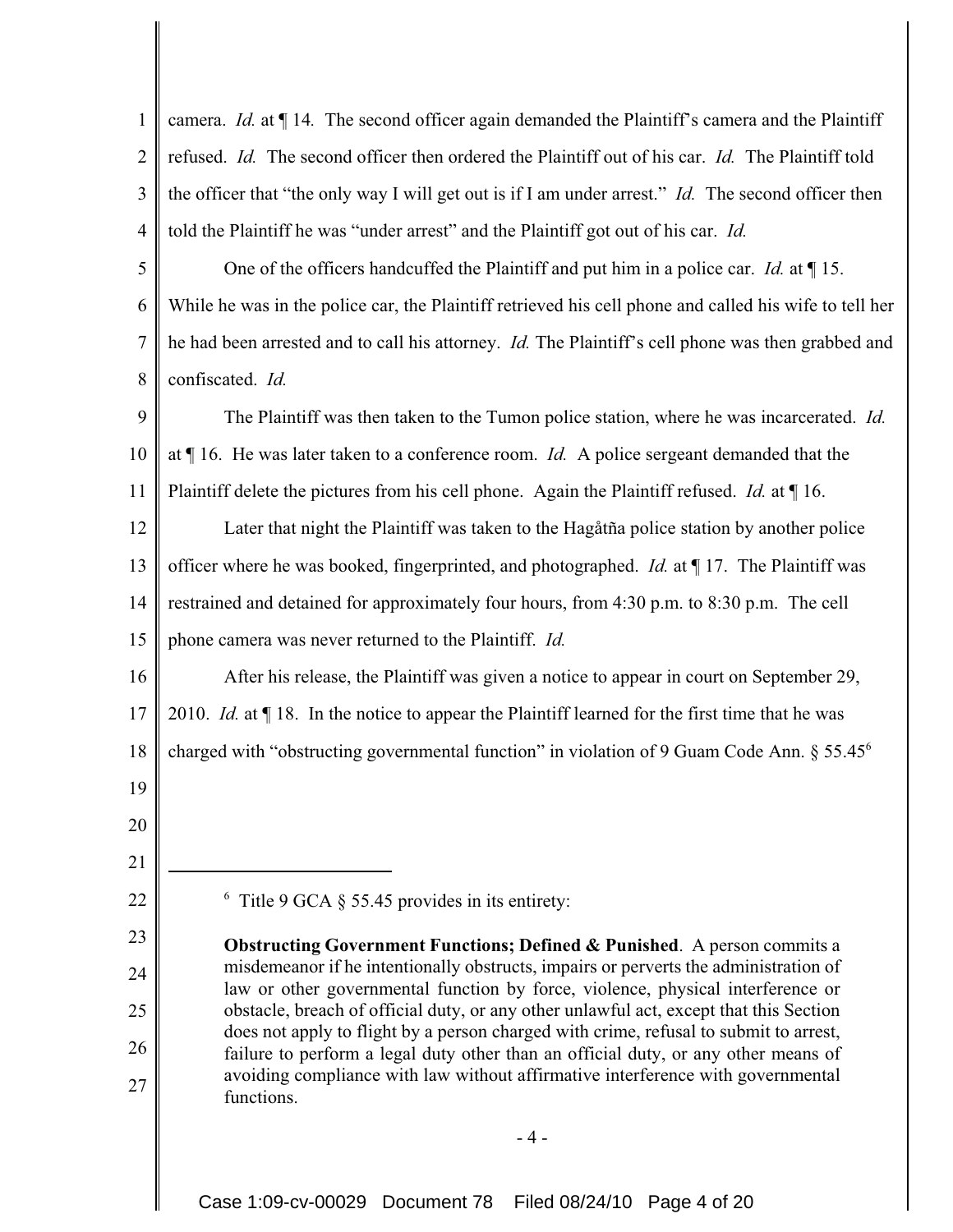1 and "failure to comply."<sup>7</sup> *Id.* 

| $\overline{2}$ | Based upon the alleged events which led to the confiscation of the Plaintiff's camera and                                                                                                            |
|----------------|------------------------------------------------------------------------------------------------------------------------------------------------------------------------------------------------------|
| 3              | his arrest, the Plaintiff has filed eleven causes of action against Defendants Alicia G. Limtiaco,                                                                                                   |
| $\overline{4}$ | the Attorney General of Guam, the Office of the Attorney General, <sup>8</sup> the Guam Police                                                                                                       |
| 5              | Department, Paul Suba, Chief of Guam Police Department, D. B. Anciano, Serafino Artui, and                                                                                                           |
| 6              | Does I through X, naming all of them or only some of them as Defendants in each of the said                                                                                                          |
| 7              | individual causes of action. The causes of action are as follows:                                                                                                                                    |
| 8              | 1. Violation of Civil Rights under 42 U.S.C. §1983 against Defendants Suba, GPD,<br>Anciano, and Artui.                                                                                              |
| 9              | 2. Violation of Due Process of Law against all Defendants.                                                                                                                                           |
| 10             | 3. Violation of Free Speech against all Defendants.                                                                                                                                                  |
| 11             | 4. Violation of Right to Privacy and Unlawful Seizure against all Defendants.                                                                                                                        |
| 12<br>13       | 5. False Arrest and False Imprisonment against Defendants Anciano and Artui.                                                                                                                         |
| 14             | 6. Assault and Battery against Defendants Anciano and Artui.                                                                                                                                         |
| 15             | 7. Violation of 10 G.C.A. § 77117 and Negligence against Defendants Anciano and<br>Artui.                                                                                                            |
| 16             | 8. Theft of Property and Conversion against Defendants Anciano and Artui.                                                                                                                            |
| 17             | 9. Declaratory Relief against all Defendants.                                                                                                                                                        |
| 18             | 10. Injunctive Relief against all Defendants.                                                                                                                                                        |
| 19             | 11. Punitive Damages against Defendants Suba, Anciano, and Artui.                                                                                                                                    |
| 20             | The Defendants move for dismissal of the complaint. In the Magistrate Judge's Report                                                                                                                 |
| 21             | and Recommendation he made a number of recommendations concerning the requested                                                                                                                      |
| 22             |                                                                                                                                                                                                      |
| 23             | <sup>7</sup> Not cited to in the complaint, the offense of "failure to comply" is found at 16 GCA $\S$<br>$3503(d)$ . It states:                                                                     |
| 24             | It shall be unlawful for the operator of any vehicle to refuse to comply with any                                                                                                                    |
| 25             | lawful order, sign or direction of a peace officer who shall be in uniform and shall                                                                                                                 |
| 26             | exhibit his badge or other sign of authority.                                                                                                                                                        |
| 27             | <sup>8</sup> Since the Plaintiff filed his Notice of Dismissal (see Docket No. 50), the causes of action<br>are no longer applicable to the Attorney General and the Office of the Attorney General. |
|                | $-5-$                                                                                                                                                                                                |
|                | Case 1:09-cv-00029 Document 78 Filed 08/24/10 Page 5 of 20                                                                                                                                           |

Case 1:09-cv-00029 Document 78 Filed 08/24/10 Page 5 of 20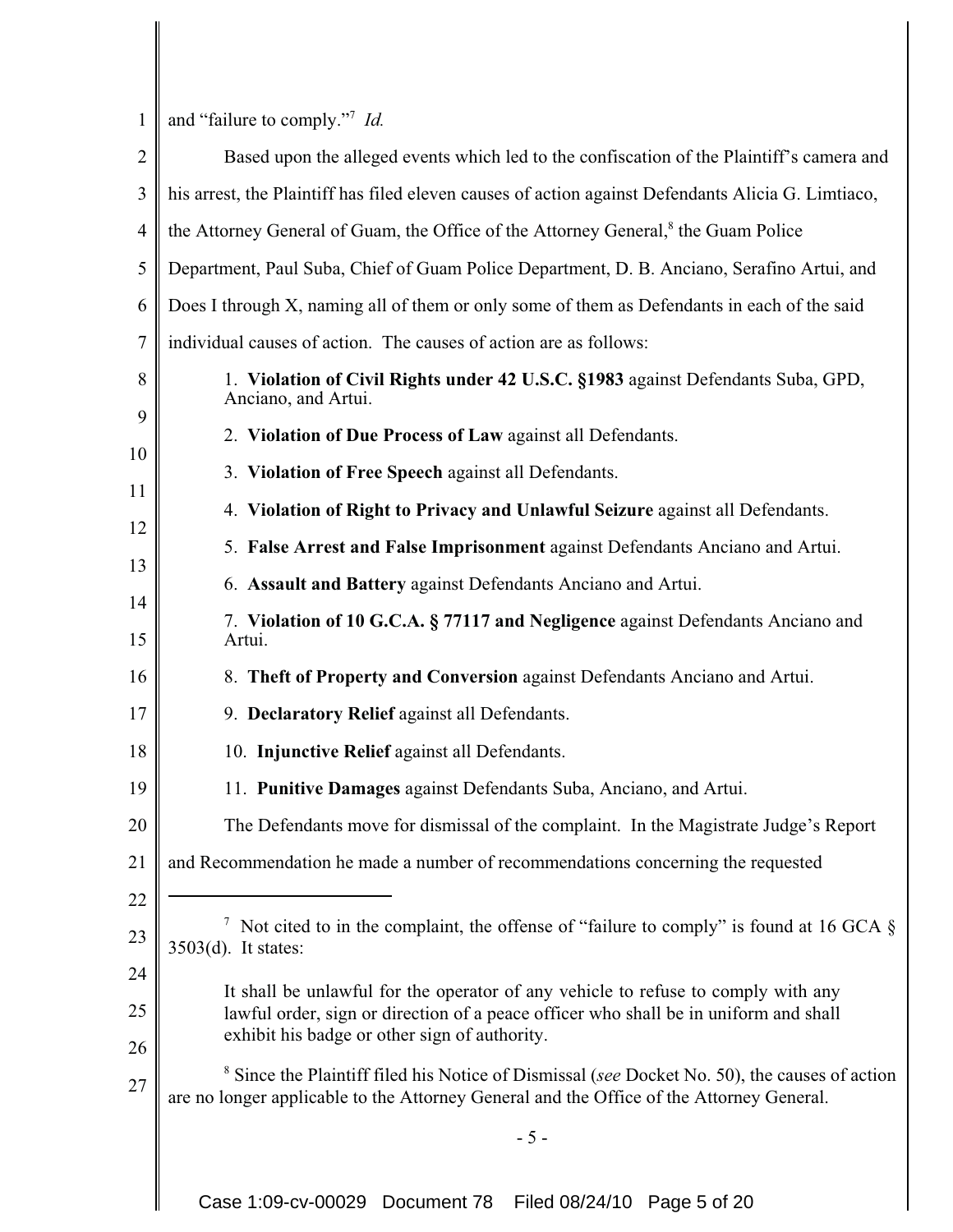1 2 dismissal. In turn, the Defendants filed objections to some of the Magistrate Judge's findings and recommendations, which are now before this court.

3

## **STANDARD OF REVIEW**

4 5 6 7 8 9 10 11 12 13 When a party files a timely objection to a magistrate judge's report and recommendation, "[a] judge of the court shall make a *de novo* determination of those portions of the report or specified proposed findings or recommendations to which objection is made." 28 U.S.C. § 636(b)(1)(C) (2005); *see Baxter v. Sullivan*, 923 F.2d 1391, 1394 (9th Cir. 1991); *see also* Fed.R.Civ.P. 72(b)(3) (stating "[t]he district judge must determine *de novo* any part of the magistrate judge's disposition that has been properly objected to"). "A judge of the court may accept, reject, or modify, in whole or in part, the findings or recommendations made by the magistrate judge." 28 U.S.C. § 636(b)(1)(C); see also Fed.R.Civ.P. 72(b)(3) (stating a district judge "may accept, reject, or modify the recommended disposition; receive further evidence; or return the matter to the magistrate judge with instructions").

14 15 16 17 18 19 20 A district court's obligation to make a *de novo* determination of properly contested portions of a magistrate judge's report and recommendation does not require that the judge conduct a *de novo* hearing on the matter. *United States v. Raddatz*, 447 U.S. 667, 676 (1980). It is sufficient that the district court "arrive at its own, independent conclusion about those portions of the magistrate's report to which objection is made...." *Hernandez v. Estelle*, 711 F.2d 619, 620 (5th Cir. 1983). Accordingly, the court makes a *de novo* review to those portions of the Report and Recommendation in which the Defendants have lodged objections*.* 9

21

# **LEGAL STANDARDS FOR MOTIONS TO DISMISS**

22 23 Gone are the days of notice pleading where conclusory or "bare-bones" allegations in a complaint could survive a motion to dismiss. Pleading standards have seemingly shifted from

24

25

- 6 -

<sup>26</sup> 27 9 The court conducted a full review of the entire record before it, including the moving papers, the Magistrate Judge's Report and Recommendation (Docket No. 63), Defendants' Objections (Docket Nos. 68 and 69); Plaintiff's Responses (Docket Nos. 70 and 71) and Defendants' Replies (Docket Nos. 72 and 73).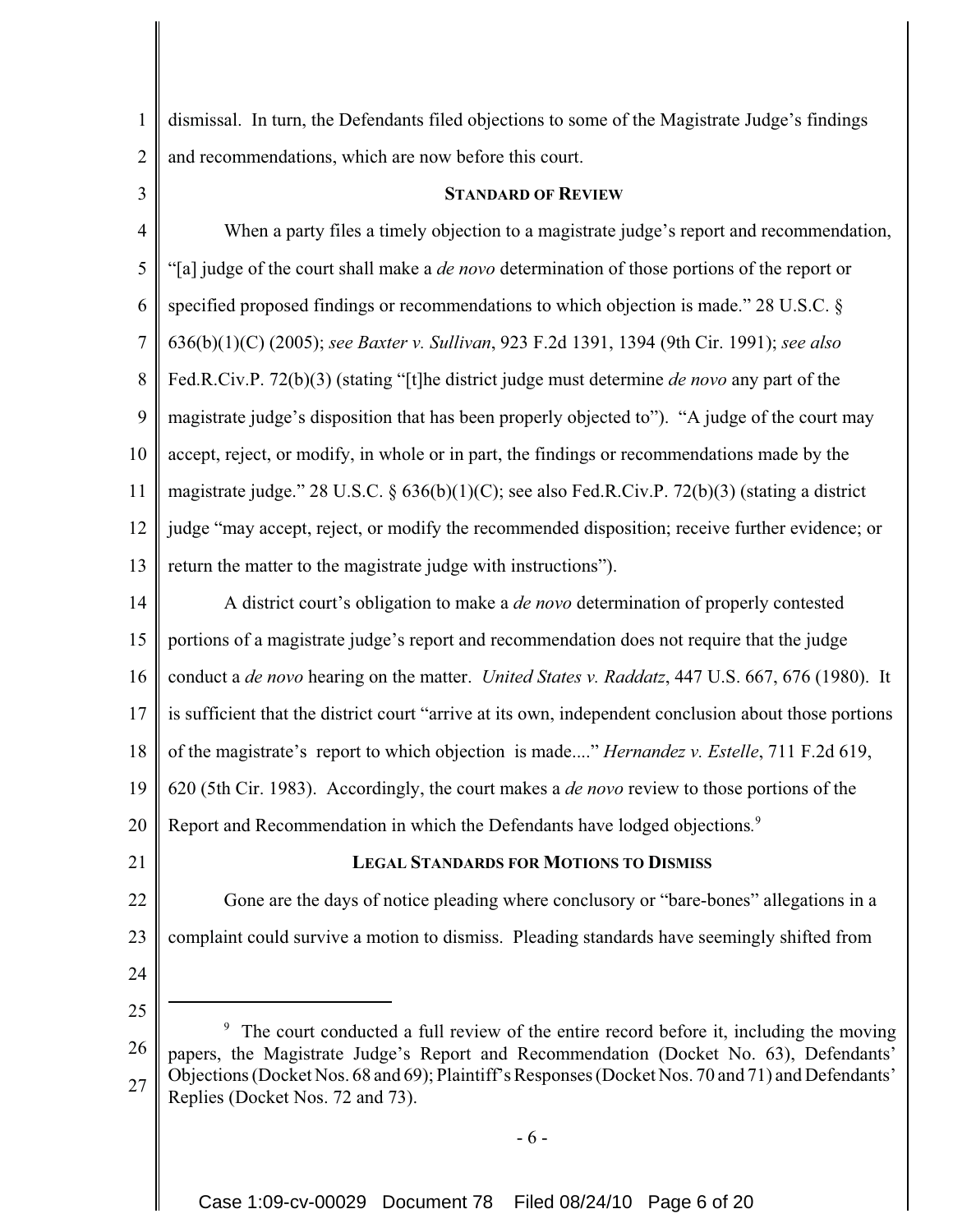1 2 3 4 5 6 7 8 9 10 11 12 simple notice pleading to a more heightened form of pleading beginning with the United States Supreme Court opinion in *Bell Atlantic Corp. v. Twombly*, 550 U.S. 544 (2007) and further explained in *Ashcroft* v. *Iqbal*, 129 S. Ct. 1937 (2009). In those cases, the Court addressed the pleading standard as applied to Rule 12(b)(6) motions to dismiss. The Supreme Court in *Twombly* stated that Rule 8(a)(2) requires only "a short and plain statement of the claim showing that the pleader is entitled to relief" in order to "give the defendant fair notice of what the . . . claim is and the grounds upon which it rests." *Twombly*, 550 U.S. at 555 (quoting *Conley v. Gibson*, 355 U.S. 41, 47 (1957)). However, in order to survive dismissal for failure to state a claim under Rule 12(b)(6), a complaint must contain more than "a formulaic recitation of the elements of a cause of action"; it must contain factual allegations sufficient "to raise a right to relief above the speculative level." *Id*. at 555. The complaint must contain "enough facts to state a claim to relief that is plausible on its face." *Id.* at 570.

- 13 14 15 16 17 18 19 20 21 22 In *Iqbal*, the Court interpreted *Twombly* as raising the pleading standard for all actions. The Court in *Iqbal* extended the reach of *Twombly* and instructed that all civil complaints must contain "more than an unadorned, the-defendant-unlawfully-harmed-me accusation." *Iqbal*, 129 S. Ct. at 1949. "A claim has facial plausibility when the plaintiff pleads factual content that allows the court to draw the reasonable inference that the defendant is liable for the misconduct alleged. The plausibility standard is not akin to a 'probability requirement,' but it asks for more than a sheer possibility that a defendant has acted unlawfully." *Id.* (quoting *Twombly*, 550 U.S. at 556). "Where a complaint pleads facts that are 'merely consistent with' a defendant's liability, it 'stops short of the line between possibility and plausibility of 'entitlement to relief.'" *Id.* (quoting *Twombly*, 550 U.S. at 557).
- 23

24

25

26

27

### **DISCUSSION**

## **I. RECOMMENDATION TO SUSTAIN THE NINTH AND TENTH CAUSES OF ACTION AGAINST DEFENDANTS SUBA, ANCIANO, AND ARTUI**

The Defendants object to the Magistrate Judge's conclusion that the Plaintiff's ninth and tenth causes of action should not be dismissed against Defendants Suba, Anciano, and Artui in

- 7 -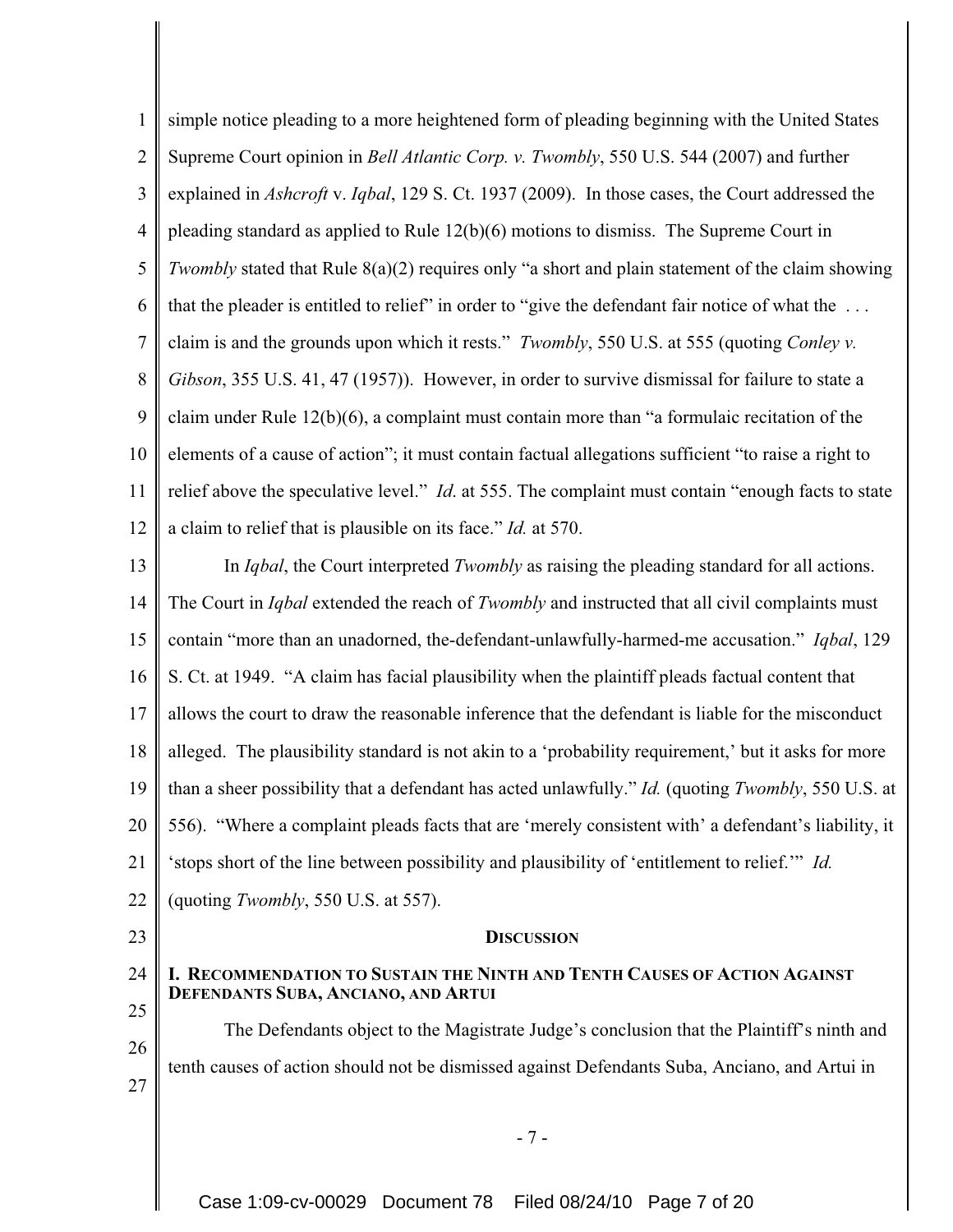| $\mathbf{1}$     | their official capacities. In the Plaintiff's ninth cause of action, he seeks declaratory relief                                                                                                                                                                                           |
|------------------|--------------------------------------------------------------------------------------------------------------------------------------------------------------------------------------------------------------------------------------------------------------------------------------------|
| $\overline{2}$   | against all Defendants because "[a] controversy has arisen between the plaintiff and defendants                                                                                                                                                                                            |
| 3                | relative to their legal rights and duties under the Act and the charge" for which he was arrested.                                                                                                                                                                                         |
| $\overline{4}$   | See First Am. Compl., Docket No. 9 at ¶ 58. In his tenth cause of action the Plaintiff seeks                                                                                                                                                                                               |
| 5                | injunctive relief enjoining all Defendants from prosecuting him in the local courts of Guam on                                                                                                                                                                                             |
| 6                | the charges for which he was arrested. Specifically, the Plaintiff claims "[i]f the Act and Charge                                                                                                                                                                                         |
| $\boldsymbol{7}$ | are allowed to be enforced and executed by all of the defendants against the plaintiff, plaintiff                                                                                                                                                                                          |
| 8                | will be subjected to serious, immediate and irreparable injury in that he will face criminal                                                                                                                                                                                               |
| 9                | prosecution and incarceration." <i>Id.</i> at $\P$ 64.                                                                                                                                                                                                                                     |
| 10               | The Defendants make a number of arguments claiming the Magistrate Judge erred in not                                                                                                                                                                                                       |
| 11               | dismissing these causes of action. While the court does not agree with all of the Defendants'                                                                                                                                                                                              |
| 12               | arguments, it does agree with one. The Defendants correctly assert that the Plaintiff is without                                                                                                                                                                                           |
| 13               | standing to pursue these counts. In order for a plaintiff to demonstrate standing for injunctive                                                                                                                                                                                           |
| 14               | and declaratory relief:                                                                                                                                                                                                                                                                    |
| 15               | [A] plaintiff must show that he [or she] is under threat of suffering "injury in fact"                                                                                                                                                                                                     |
| 16<br>17         | that is concrete and particularized; the threat must be actual and imminent, not<br>conjectural or hypothetical; it must be fairly traceable to the challenged action of<br>the defendant; and it must be likely that a favorable judicial decision will prevent<br>or redress the injury. |
| 18               | Summers v. Earth Island Institute, 129 S. Ct. 1142, 1149 (2009) (quoting Friends of Earth, Inc.                                                                                                                                                                                            |
| 19               | v. Laidlaw Environmental Services (TOC), Inc., 528 U.S. 167, 180-81 (2000)).                                                                                                                                                                                                               |
| 20               | A plaintiff must demonstrate "a real and immediate threat that he would again" suffer the                                                                                                                                                                                                  |
| 21               | injury to have standing for prospective equitable relief. City of Los Angeles v. Lyons, 461 U.S.                                                                                                                                                                                           |
| 22               | 95, 105 (1983). A plaintiff must demonstrate that a "credible threat" exists that he will again be                                                                                                                                                                                         |
| 23               | subject to the specific injury for which he seeks injunctive or declaratory relief. Kolender v.                                                                                                                                                                                            |
| 24               | Lawson, 461 U.S. 352, 355 n.3 (1983). The "mere physical or theoretical possibility" of a                                                                                                                                                                                                  |
| 25               | challenged action again affecting a plaintiff is not sufficient. Murphy v. Hunt, 455 U.S. 478, 482                                                                                                                                                                                         |
| 26               | (1982). It is necessary that there be a "reasonable expectation" or a "demonstrated probability"                                                                                                                                                                                           |
| 27               | that the same controversy will recur involving the plaintiff. Weinstein v. Bradford, 423 U.S.                                                                                                                                                                                              |
|                  |                                                                                                                                                                                                                                                                                            |

- 8 -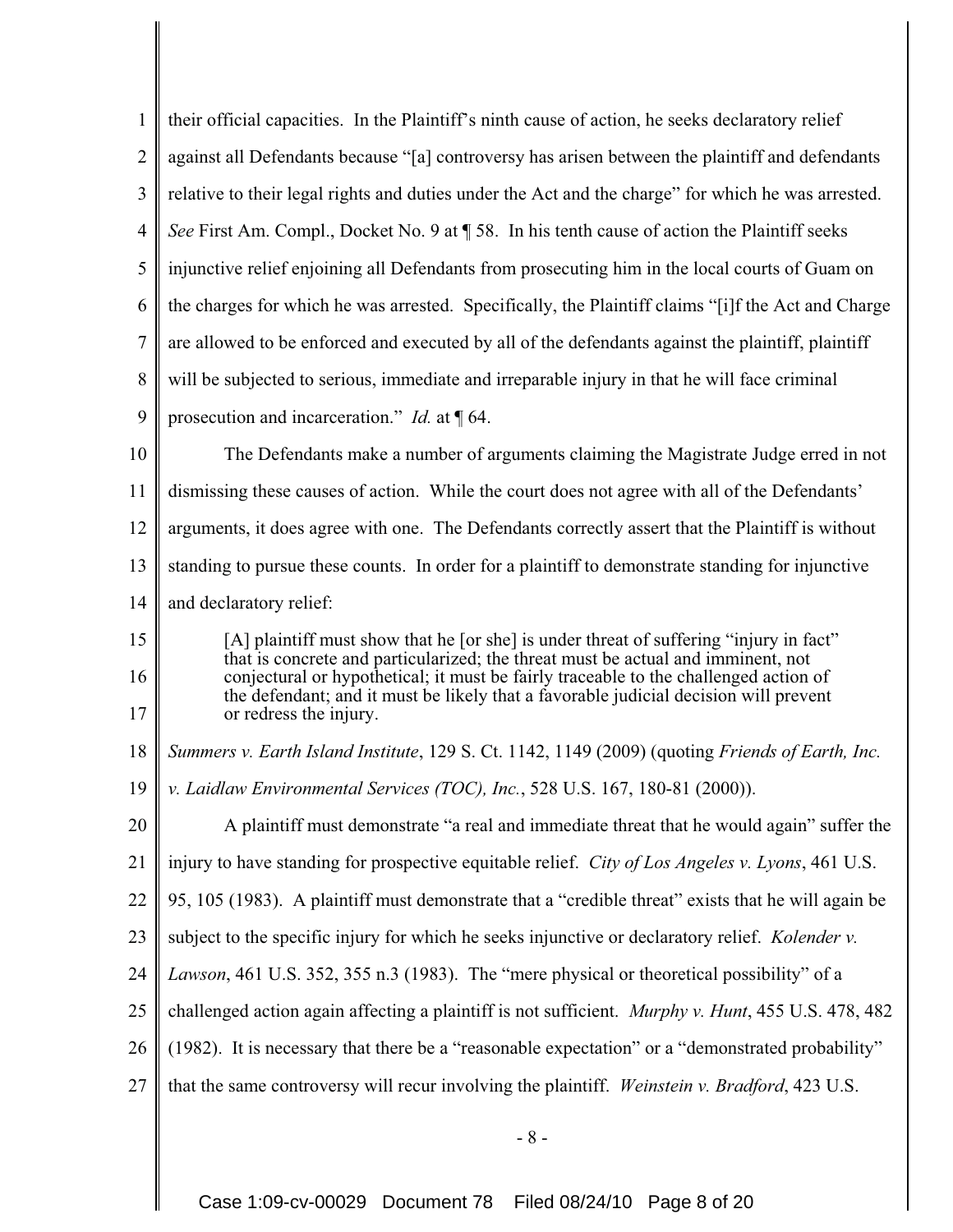#### 1 147, 149 (1975).

| $\overline{2}$ |                                                                                                                                                                                                                                                                                                                                                       |
|----------------|-------------------------------------------------------------------------------------------------------------------------------------------------------------------------------------------------------------------------------------------------------------------------------------------------------------------------------------------------------|
| 3<br>4         | To establish Article III standing, a plaintiff must show <i>inter-alia</i> that he faces<br>imminent injury on account of the defendant's conduct. Defenders of Wildlife,<br>504 U.S. at 560, 112 S.Ct. 2130. Past exposure to harmful or illegal conduct does<br>not necessarily confer standing to seek injunctive relief if the plaintiff does not |
| 5              | continue to suffer adverse effects. Id. at 564, 112 S.Ct. 2130. Nor does<br>speculation or "subjective apprehension" about future harm support standing.                                                                                                                                                                                              |
| 6              | Friends of the Earth, 528 U.S. at 184, 120 S.Ct. 693; see also Defenders of<br><i>Wildlife</i> , 504 U.S. at 560, 112 S.Ct. 2130. Once a plaintiff has been wronged, he                                                                                                                                                                               |
| 7              | is entitled to injunctive relief only if he can show that he faces a "real or<br>immediate threat that he will again be wronged in a similar way." Lyons, $461$<br>U.S. at 111, 103 S.Ct. 1660 (1983).                                                                                                                                                |
| 8              | <i>Mayfield v. United States, 599 F.3d 964, 970 (9th Cir. 2010).</i>                                                                                                                                                                                                                                                                                  |
| 9<br>10        | In Lyons, the plaintiff sought an injunction against the City of Los Angeles barring the                                                                                                                                                                                                                                                              |
| 11             | use of "chokeholds." 461 U.S. at 97-98. The plaintiff alleged that police officers stopped him                                                                                                                                                                                                                                                        |
| 12             | for a traffic or vehicle code violation and the officers, without provocation, seized him and                                                                                                                                                                                                                                                         |
| 13             | applied a chokehold. <i>Id.</i> at 98. The plaintiff further alleged that the city's officers regularly and                                                                                                                                                                                                                                           |
| 14             | routinely applied chokeholds in situations when they were not threatened with deadly force, that                                                                                                                                                                                                                                                      |
| 15             | numerous persons had been injured as a result, and that the plaintiff and others were threatened                                                                                                                                                                                                                                                      |
| 16             | with irreparable bodily injury. <i>Id</i> . The Supreme Court held that the plaintiff did not have                                                                                                                                                                                                                                                    |
| 17             | standing to seek an injunction because the complaint did not establish that there was a real and                                                                                                                                                                                                                                                      |
| 18             | immediate threat that the plaintiff would again be stopped and again without provocation be                                                                                                                                                                                                                                                           |
| 19             | subject to a chokehold. <i>Id.</i> at 101-03.                                                                                                                                                                                                                                                                                                         |
| 20             | In this case, the allegations contained in the ninth and tenth causes of action do not state a                                                                                                                                                                                                                                                        |
| 21             | credible threat or demonstrated probability that the Plaintiff will suffer similar constitutional                                                                                                                                                                                                                                                     |
| 22             | injuries at the hands of the Defendants in the future. See First Am. Compl., Docket No. 9 at \[\]                                                                                                                                                                                                                                                     |
| 23             | 57-67. There is no pending case against the Plaintiff by the Attorney General, and, in fact the                                                                                                                                                                                                                                                       |
| 24             | Attorney General indicated that she has no plans to prosecute the Plaintiff. <sup>10</sup> See Docket No. 27,                                                                                                                                                                                                                                         |
| 25             |                                                                                                                                                                                                                                                                                                                                                       |
| 26             | <sup>10</sup> The Attorney General at the time of the filing of the motion to dismiss has assumed a new                                                                                                                                                                                                                                               |
| 27             | position as the U.S. Attorney of the Districts of Guam and the Northern Mariana Islands. The acting<br>Attorney General has not indicated any change to the position previously held by the Office of the<br>Attorney General.                                                                                                                        |

- 9 -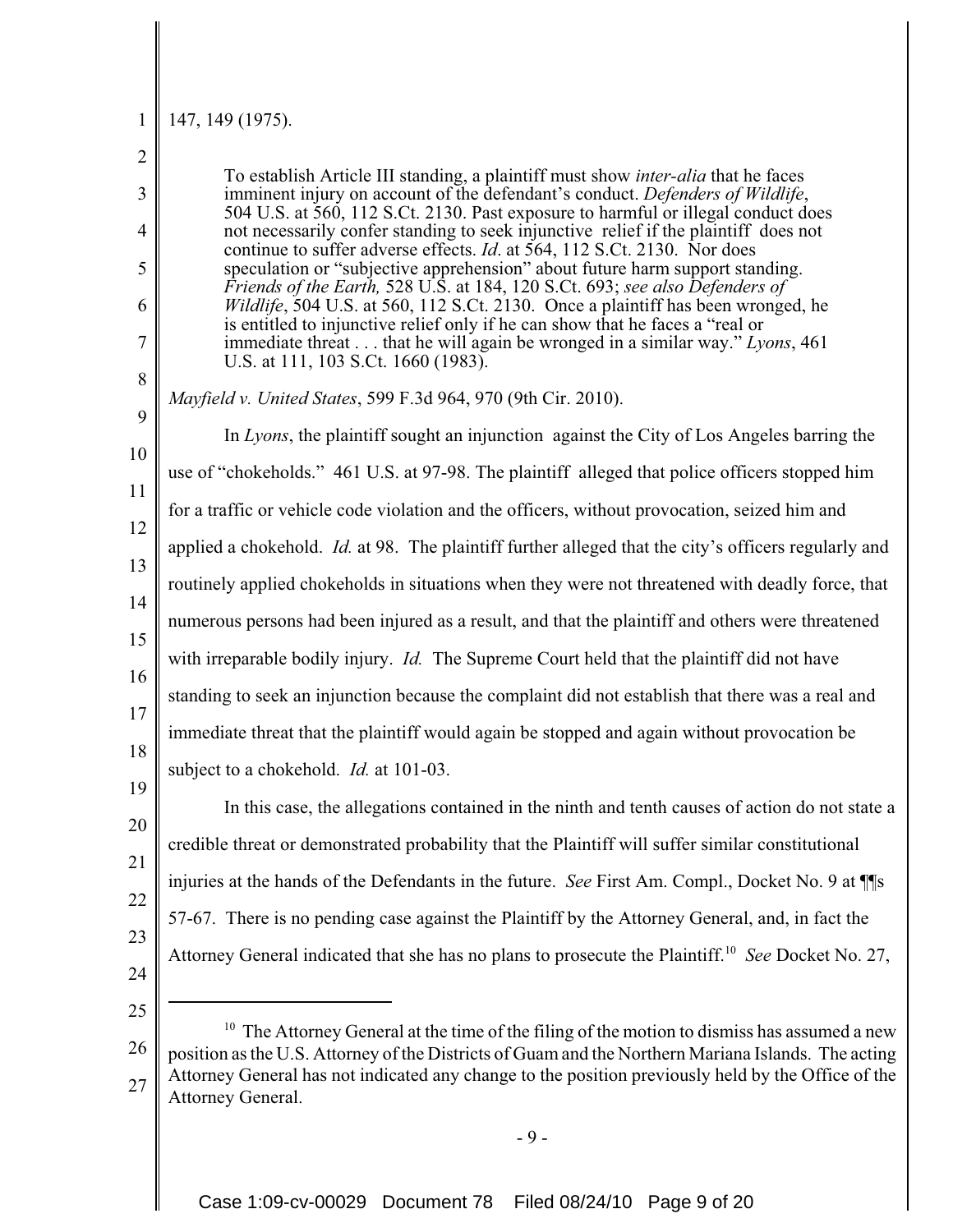1 2 3 4 p.8 n.5. While the Plaintiff may believe that there is a possibility of prosecution, that remains speculative at best. A general threat of prosecution is not enough to confer standing. *See, e.g. Poe v. Ullman*, 367 U.S. 497, 501 (1961) (mere allegation that state attorney intended to prosecute any offense against local law held insufficient to confer standing).

5 6 7 8 9 10 11 12 13 14 The Plaintiff "must demonstrate genuine threat that the allegedly unconstitutional law is about to be enforced against him." *Stoianof v. State of Montana,* 695 F.2d 1214, 1223 (9th Cir. 1983)). "A plaintiff must do more than merely allege imminent harm sufficient to establish standing, he or she must demonstrate immediate threatened injury as a prerequisite to preliminary injunctive relief." *Associated General Contractors of California, Inc. v. Coalition for Economic Equity*, 950 F.2d 1401, 1410 (9th Cir. 1991). Here, the Plaintiff has neither demonstrated a real threat, nor shown a history of past prosecutions for the same conduct engaged in by the Plaintiff. There is no reason for this court to believe there is a departmentwide policy in place that requires the arrest of citizens who take photographs of an accident scene.

15 16 17 18 19 20 21 22 23 24 In addition, the Plaintiff's inability to point to any history of prosecutions undercuts his argument that he faces a genuine threat of prosecution. *Rincon Band of Mission Indians v. County of San Diego*, 495 F.2d 1, 4 (9th Cir. 1974) (no standing where the record did not did not reveal there had been a history of prosecution under the county ordinance); *Western Mining Council v. Watt*, 643 F.2d 618, 624 (9th Cir. 1981) (no standing where plaintiffs failed to allege that the challenged statute had ever been applied or threatened to apply). At most, the Plaintiff speculates that there is the possibility of prosecution. Because the Plaintiff has not sufficiently alleged how the Defendants will immediately harm him, this court sustains the Defendants' objection and the Magistrate Judge's report and recommendation is rejected on this issue. Accordingly, the ninth and tenth causes of action are hereby dismissed.

#### 25 **II. 42 U.S.C. § 1983 AND STATE ACTORS**

26 27 As previously noted, the Plaintiff is suing under 42 U.S.C. § 1983 for the violation of his civil rights. Specifically, he alleges he was deprived of his rights under the First, Fourth, Fifth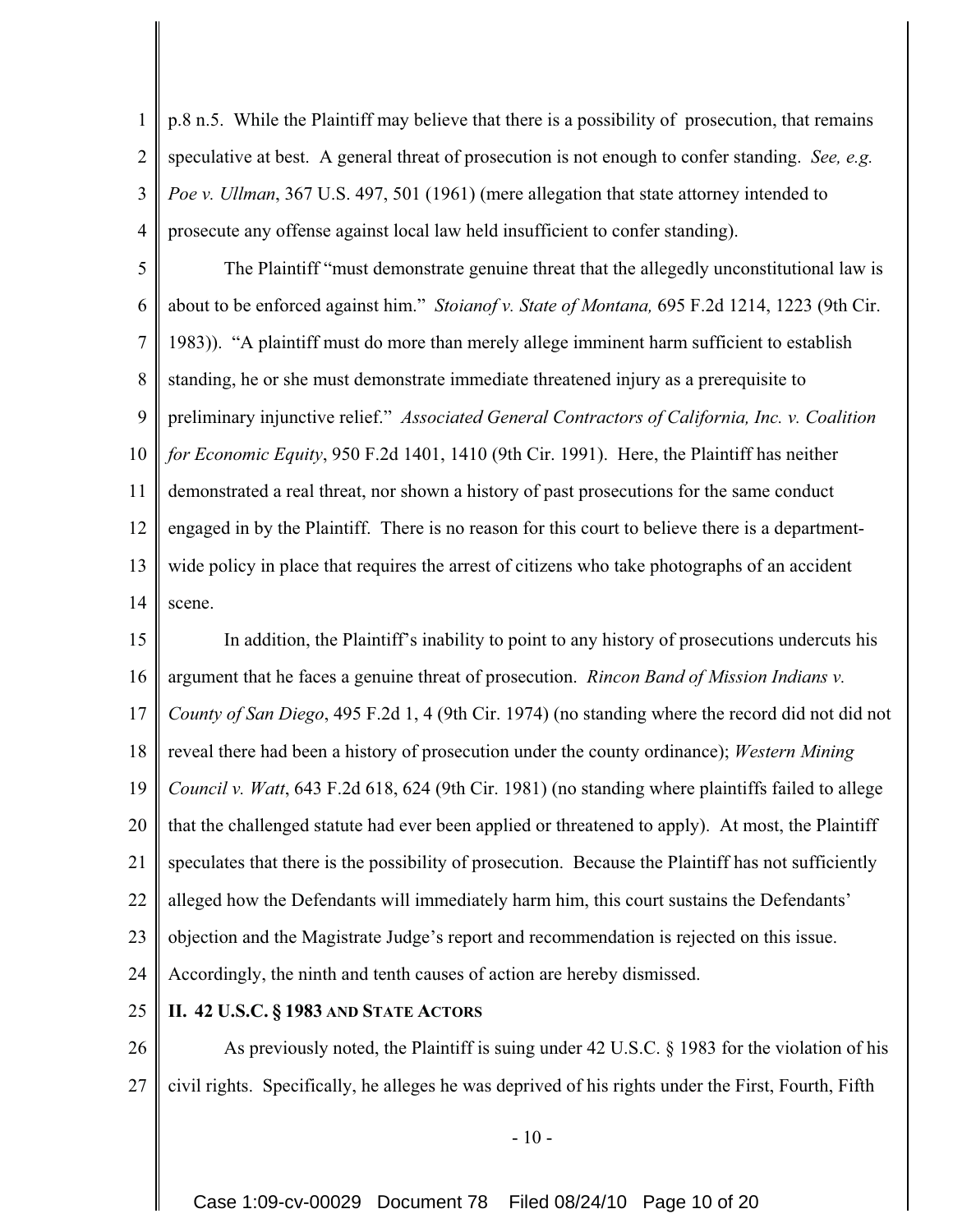| 1                        | and Fourteenth Amendments to the United States Constitution. See First Am. Compl., Docket                                                                                                                                                                                                                                                                                                                              |
|--------------------------|------------------------------------------------------------------------------------------------------------------------------------------------------------------------------------------------------------------------------------------------------------------------------------------------------------------------------------------------------------------------------------------------------------------------|
| $\overline{2}$           | No. 9 at ¶ 22. Section 1983 provides a remedy to parties who have been deprived or had a                                                                                                                                                                                                                                                                                                                               |
| 3                        | violation of their rights under the United States Constitution by a state official's abuse of his or                                                                                                                                                                                                                                                                                                                   |
| $\overline{4}$           | her position while acting under color of state law. To state a claim under § 1983, a plaintiff must                                                                                                                                                                                                                                                                                                                    |
| 5                        | allege that the claimed deprivation was committed by a person acting under color of state law.                                                                                                                                                                                                                                                                                                                         |
| 6                        | <i>West v. Atkins</i> , 487 U.S. 42, 48 (1988). The Civil Rights Act provides:                                                                                                                                                                                                                                                                                                                                         |
| $\overline{7}$<br>8<br>9 | Every person who, under color of any statute, ordinance, regulation, custom, or<br>usage, of any State or Territory subjects, or causes to be subjected, any citizen<br>of the United States  to the deprivation of any rights, privileges, or immunities<br>secured by the Constitution and laws, shall be liable to the party injured in an<br>action at law, suit in equity, or other proper proceeding for redress |
| 10                       | 42 U.S.C. § 1983.                                                                                                                                                                                                                                                                                                                                                                                                      |
| 11                       | Section 1983 "only creates a cause of action for violations of the federal 'Constitution                                                                                                                                                                                                                                                                                                                               |
| 12                       | and laws."" Sweaney v. Ada County, Idaho, 119 F.3d 1385, 1391 (9th Cir. 1997) (quoting 42                                                                                                                                                                                                                                                                                                                              |
| 13                       | U.S.C. § 1983). When an alleged deprivation is caused by the exercise of some right or privilege                                                                                                                                                                                                                                                                                                                       |
| 14                       | created by the state, or by a state actor, a person for whom the state can fairly be called                                                                                                                                                                                                                                                                                                                            |
| 15                       | responsible, it is considered a state action. <i>West</i> , 487 U.S. at 49. Generally, state employment                                                                                                                                                                                                                                                                                                                |
| 16                       | is sufficient to classify someone as a state actor. <i>Id.</i> at 50. A person can fairly be said to be a                                                                                                                                                                                                                                                                                                              |
| 17                       | state actor when he or she acts with the authority of state law. Id.                                                                                                                                                                                                                                                                                                                                                   |
| 18                       | The Supreme Court outlined a standard for determining the presence of state action in                                                                                                                                                                                                                                                                                                                                  |
| 19                       | Lugar v. Edmonson Oil Co., Inc., 457 U.S. 922 (1982). The Court held that the conduct causing                                                                                                                                                                                                                                                                                                                          |
| 20                       | the deprivation of a federal right must be fairly attributable to the state and, therefore proposed a                                                                                                                                                                                                                                                                                                                  |
| 21                       | two-pronged test to determining such attribution.                                                                                                                                                                                                                                                                                                                                                                      |
| 22                       | First, the deprivation must be caused by the exercise of some right or privilege<br>created by the State or by a rule of conduct imposed by the State or by a person                                                                                                                                                                                                                                                   |
| 23                       | for whom the State is responsible  Second, the party charged with the<br>deprivation must be a person who may fairly be said to be a state actor. This may                                                                                                                                                                                                                                                             |
| 24                       | be because he is a state official, because he has acted together with or has<br>obtained significant aid from state officials, or because his conduct is otherwise                                                                                                                                                                                                                                                     |
| 25                       | chargeable to the State.                                                                                                                                                                                                                                                                                                                                                                                               |
| 26                       | Id. at 937.                                                                                                                                                                                                                                                                                                                                                                                                            |
| 27                       | As to prong one of the <i>Lugar</i> test it seems clear that the alleged conduct of the                                                                                                                                                                                                                                                                                                                                |
|                          | $-11-$                                                                                                                                                                                                                                                                                                                                                                                                                 |

I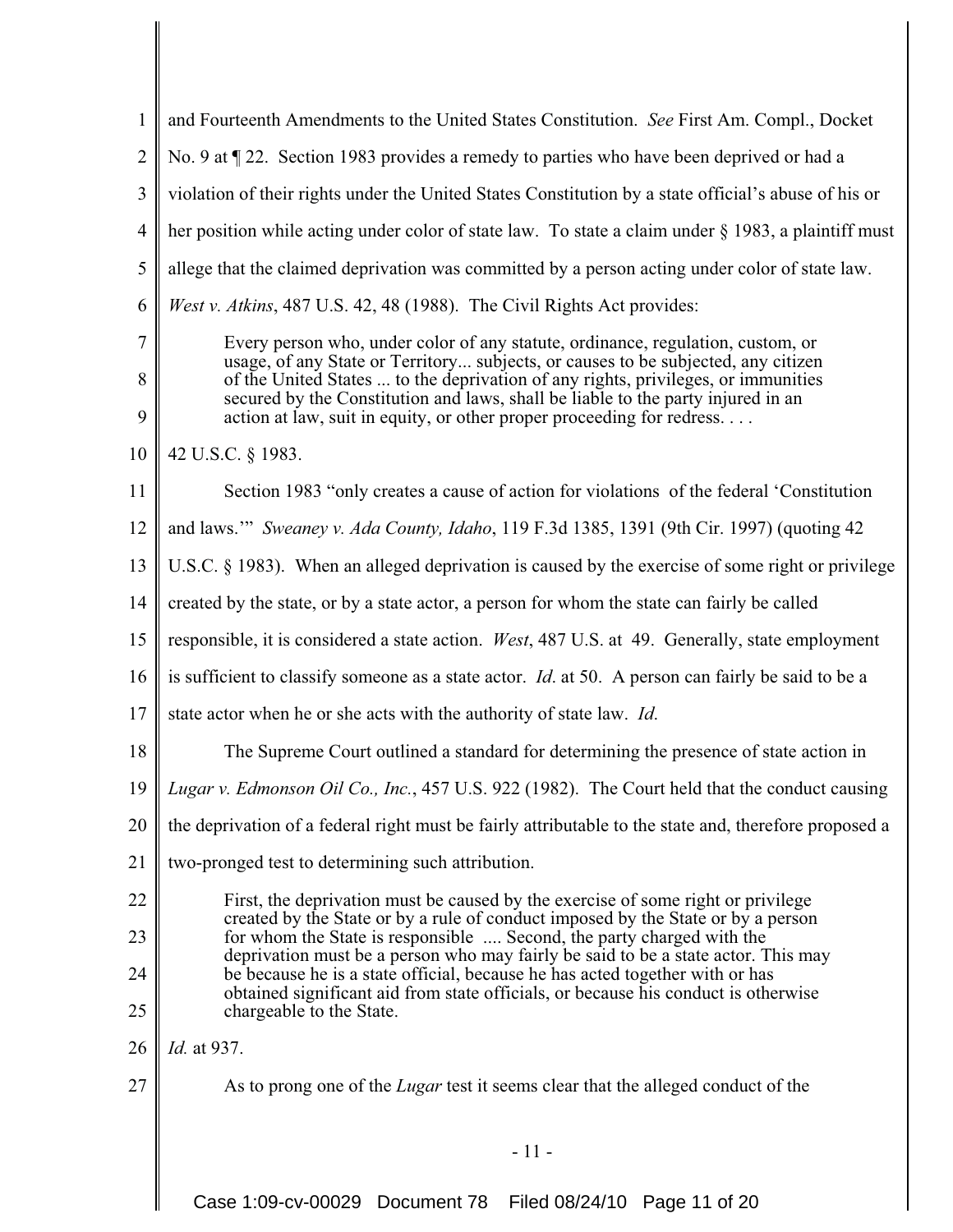1 2 3 4 Defendants in the course of their work could fairly be attributed to the Territory as the Defendants' employers. And, because the Defendants are employees of the Territory of Guam and presumably acted under the authority of the Territory, the second prong of the test is satisfied. Accordingly, the Defendants qualify as state actors and are subject to liability under § 1983.

5

# **A. Qualified Immunity Doctrine**

6 7 8 9 10 11 12 13 14 15 16 17 18 19 20 21 22 23 24 25 26 27 <sup>11</sup> *Pearson v. Callahan*, 129 S. Ct. 808 (2009) subsequently held that courts have discretion in applying the sequence of *Saucier's*two-prong test for qualified immunity. *See infra*, pages 13-15. - 12 - The court has reviewed the Defendants' objection as it relates to the doctrine of qualified immunity. Unfortunately, the objection is confusing. The Defendants seem to concede that the Magistrate Judge "reached the correct result at this stage of the case" only to argue that the "magistrate-judge's analysis of applicable precedent with respect to the question of qualified immunity is fundamentally flawed . . . ." *See* Docket No. 69, pp.1 and 13. Regardless of the lack of clarity, the court finds that the gist of the Defendants' objection concerns the Plaintiff's third cause action– violation of the Plaintiff's right to free speech. *See* Docket No. 9. In a motion to dismiss, government officials are entitled to immediately raise qualified immunity as a defense to avoid the burdens of discovery and pre-trial procedures. *Kwai Fun Wong v. United States*, 373 F.3d 952, 957 (9th Cir. 2004). Where the defendant seeks qualified immunity, a ruling on that issue should be made early in the proceedings so that the costs and expenses of trial are avoided where the defense is dispositive. Qualified immunity is "an entitlement not to stand trial or face the other burdens of litigation." *Mitchell v. Forsyth*, 472 U.S. 511, 526, 105 S.Ct. 2806, 86 L.Ed.2d 411 (1985). The privilege is "an *immunity* from suit rather than a mere defense to liability; and like an absolute immunity, it is effectively lost if a case is erroneously permitted to go to trial." *Ibid*. As a result, "we repeatedly have stressed the importance of resolving immunity questions at the earliest possible stage in litigation." *Hunter v. Bryant*, 502 U.S. 224, 227, 112 S.Ct. 534, 116 L.Ed.2d 589 (1991) ( *per curiam* ). *Saucier v. Katz, 533 U.S. 194, 200-01 (2001).*<sup>11</sup> The doctrine is judicially created and rooted in public policy. "[T]here is a strong public interest in protecting public officials from the costs associated with the defense of damages actions." *Crawford-El v. Brittion*, 523 U.S. 574, 590 (1998). The fear of suit may have a chilling effect on official decision-making, seriously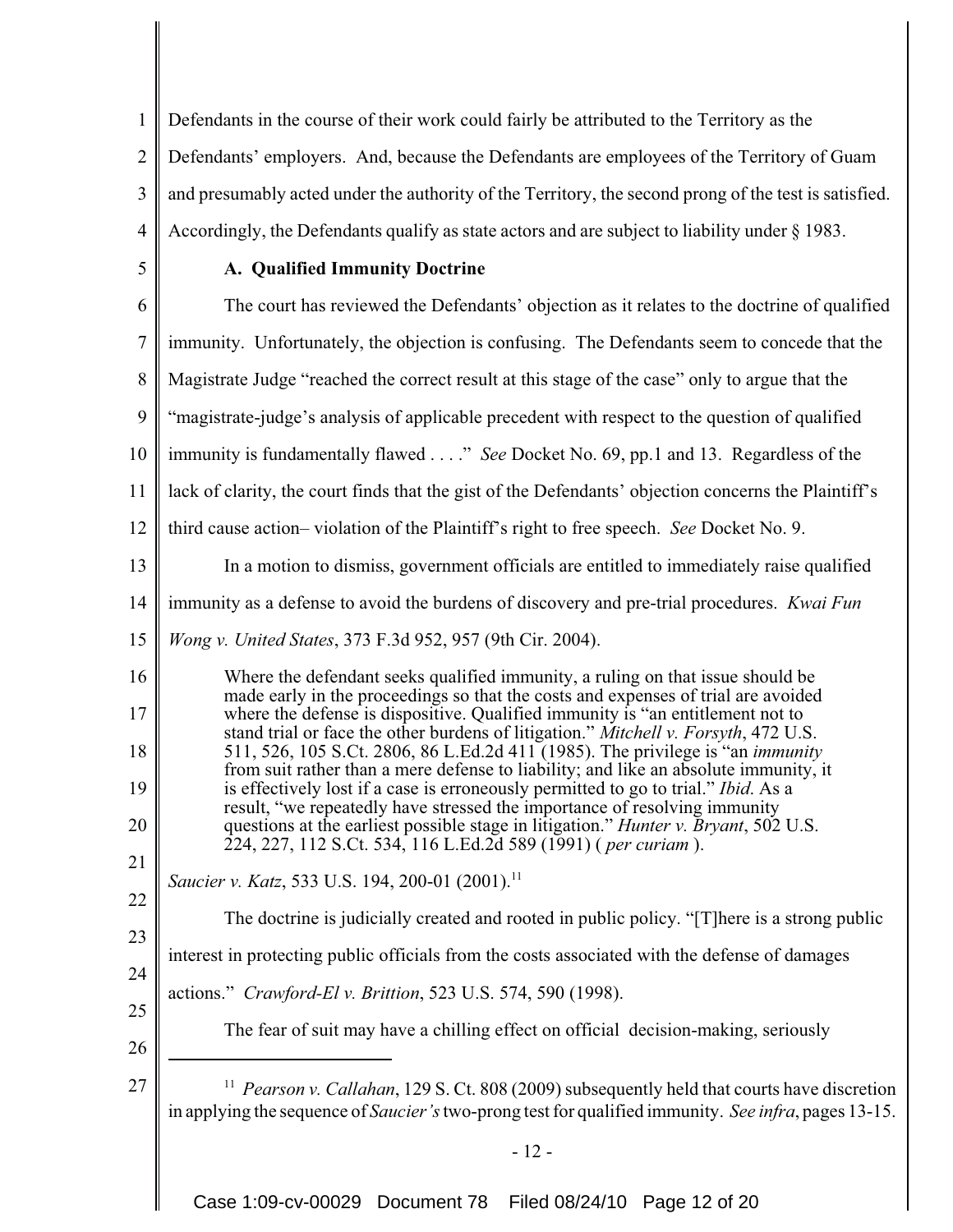deterring officials from exercising judgment with the decisiveness important to their office. *See Richardson v. McKnight*, 521 U.S. 399, 407, 117 S.Ct. 2100, 138 L.Ed.2d 540 (1997) (describing the purposes of qualified immunity "as protecting governmen's ability to perform its traditional functions by providing immunity where necessary to preserve the ability of government officials to serve the public good or to ensure that talented candidates were not deterred by the threat of damages suits from entering public service.") (internal quotations omitted); *Wyatt v. Cole*, 504 U.S. 158, 165, 112 S.Ct. 1827, 118 L.Ed.2d 504 (1992) (detailing the public policy basis for the qualified immunity privilege).

6 *Train v. City of Albuquerque*, No. CIV 08-0152 JB/RLP, 2009 WL 1330095, \*3 (D.N.M. April

```
7
15, 2009).
```
1

2

3

4

5

8 9 "The doctrine of qualified immunity protects government officials 'from liability for civil damages insofar as their conduct does not violate clearly established statutory or constitutional

- 10 rights of which a reasonable person would have known.'" *Pearson v. Callahan*, 129 S. Ct. 808,
- 11 815 (2009) (quoting *Harlow v. Fitzgerald*, 457 U.S. 800, 818 (1982)). The qualified immunity
- 12 defense "provides ample protection to all but the plainly incompetent or those who knowingly
- 13 violate the law." *Malley v. Briggs*, 475 U.S. 335, 341 (1986). "Qualified immunity balances two
- 14 important interests-the need to hold public officials accountable when they exercise power
- 15 irresponsibly and the need to shield officials from harassment, distraction, and liability when
- 16 they perform their duties reasonably." *Pearson*, 129 S. Ct. at 815. "[G]overnment officials
- 17 performing discretionary functions generally are shielded from liability for civil damages insofar
- 18 as their conduct does not violate clearly established statutory or constitutional rights of which a
- 19 reasonable person would have known." *Harlow v. Fitzgerald*, 457 U.S. 800, 818 (1982). In
- 20 *Harlow*, the Supreme Court stated:
- 21 22 23 24 [I]t cannot be disputed seriously that claims frequently run against the innocent as well as the guilty-at a cost not only to the defendant officials, but to society as a whole. These social costs include the expenses of litigation, the diversion of official energy from pressing public issues, and the deterrence of able citizens from acceptance of public office. . . .[T]here is the danger that fear of being sued will dampen the ardor of all but the most resolute, or the most irresponsible [public officials], in the unflinching discharge of their duties.
- 25 457 U.S. at 814 (footnote and quotations marks omitted).
- 26 **B. Two-Part Test for Qualified Immunity**
- 27

Until recently, courts were required to apply a two-step analysis in determining whether a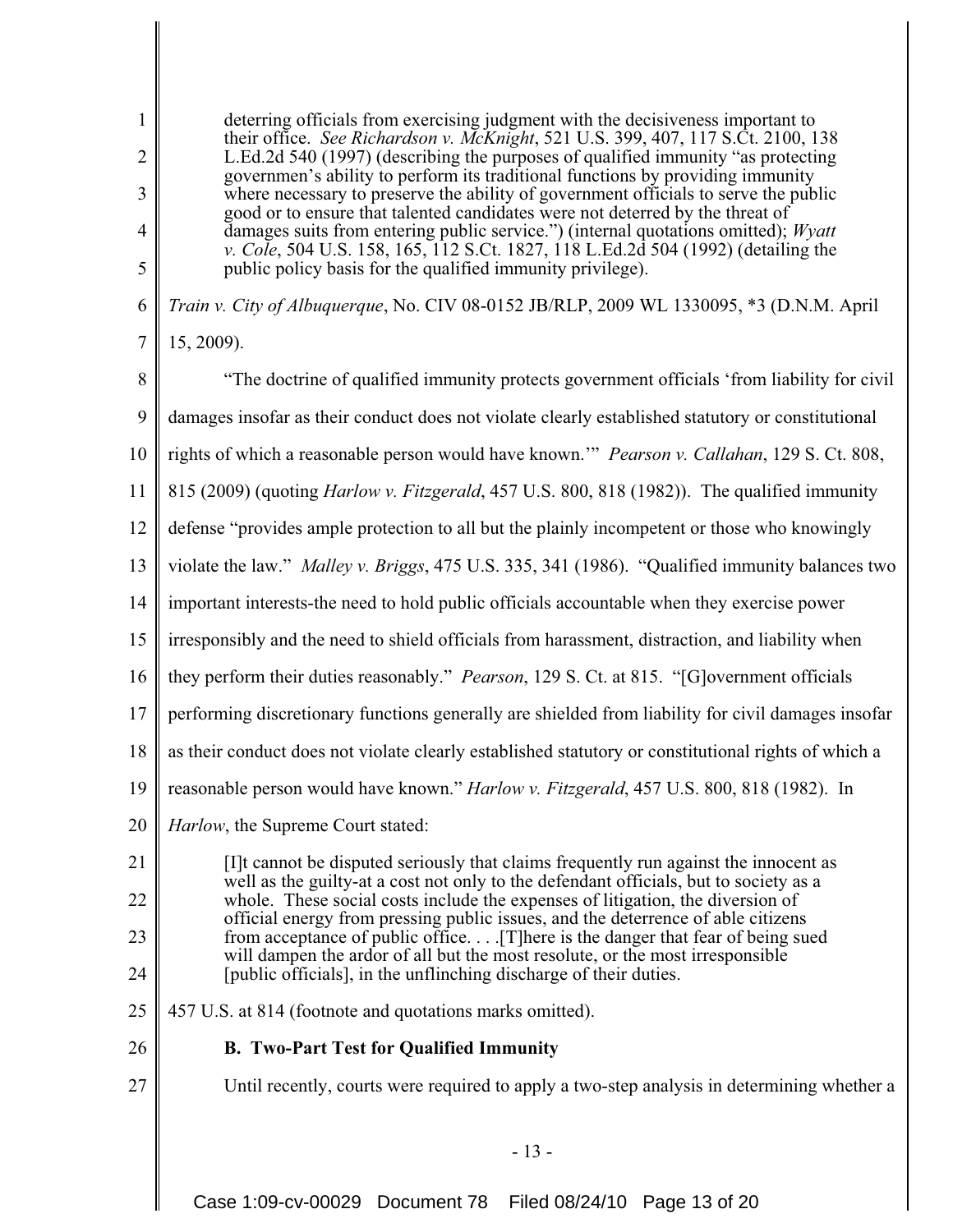| $\mathbf{1}$   | governmental officer is immune from suit based on the doctrine of qualified immunity. The first                                                                                                                                                           |
|----------------|-----------------------------------------------------------------------------------------------------------------------------------------------------------------------------------------------------------------------------------------------------------|
| $\overline{2}$ | step is to ask whether "[t] aken in the light most favorable to the party asserting the injury, do the                                                                                                                                                    |
| 3              | facts alleged show the officer's conduct violated a constitutional right?" Saucier, 533 U.S. at                                                                                                                                                           |
| $\overline{4}$ | 201. If the answer is no, the analysis ends, with qualified immunity protecting the defendant                                                                                                                                                             |
| 5              | from liability. Id. However, if the court finds that a constitutional right was violated, then the                                                                                                                                                        |
| 6              | court must further inquire "whether the right was clearly established." Id. "The relevant,                                                                                                                                                                |
| 7              | dispositive inquiry in determining whether a right is clearly established is whether it would be                                                                                                                                                          |
| 8              | clear to a reasonable officer that his conduct was unlawful in the situation he confronted." Id. at                                                                                                                                                       |
| 9              | 202. The reasonableness of a defendant's conduct is judged "against the backdrop of the law at                                                                                                                                                            |
| 10             | the time of the conduct." <i>Brosseau v. Haugen</i> , 543 U.S. 194, 198 (2004). The defendant should                                                                                                                                                      |
| 11             | not be subject to liability if the law at that time did not clearly establish that the defendant's                                                                                                                                                        |
| 12             | actions would violate the Constitution. <i>Id.</i> The Supreme Court has emphasized that "the                                                                                                                                                             |
| 13             | qualified immunity inquiry must be undertaken in light of the specific context of the case." Id.                                                                                                                                                          |
| 14             | (internal quotation marks omitted).                                                                                                                                                                                                                       |
| 15             | The Supreme Court has since withdrawn its mandate that qualified immunity analysis                                                                                                                                                                        |
| 16             | must proceed under the sequence originally dictated by Saucier. In Pearson v. Callahan, 129 S.                                                                                                                                                            |
| 17             | Ct. 808 (2009), the Court held:                                                                                                                                                                                                                           |
| 18             | On reconsidering the procedure required in <i>Saucier</i> , we conclude that, while the                                                                                                                                                                   |
| 19             | sequence set forth there is often appropriate, it should no longer be regarded as<br>mandatory. The judges of the district courts and the courts of appeals should be<br>permitted to exercise their sound discretion in deciding which of the two prongs |
| 20             | of the qualified immunity analysis should be addressed first in light of the<br>circumstances in the particular case at hand.                                                                                                                             |
| 21             | Although we now hold that the <i>Saucier</i> protocol should not be regarded as                                                                                                                                                                           |
| 22             | mandatory in all cases, we continue to recognize that it is often beneficial.                                                                                                                                                                             |
| 23             | Id. at 818.                                                                                                                                                                                                                                               |
| 24             | While leaving the determination whether to adhere to the <i>Saucier</i> two prong test in the                                                                                                                                                             |
| 25             | lower courts' sound discretion, the Supreme Court mentioned various circumstances where such                                                                                                                                                              |
| 26             | sequencing might be undesirable. For example, there are cases in which it is clear that a right is                                                                                                                                                        |
| 27             | not clearly established, but less clear whether such a right even exists. See id. Under these kinds                                                                                                                                                       |
|                |                                                                                                                                                                                                                                                           |
|                | $-14-$                                                                                                                                                                                                                                                    |

Case 1:09-cv-00029 Document 78 Filed 08/24/10 Page 14 of 20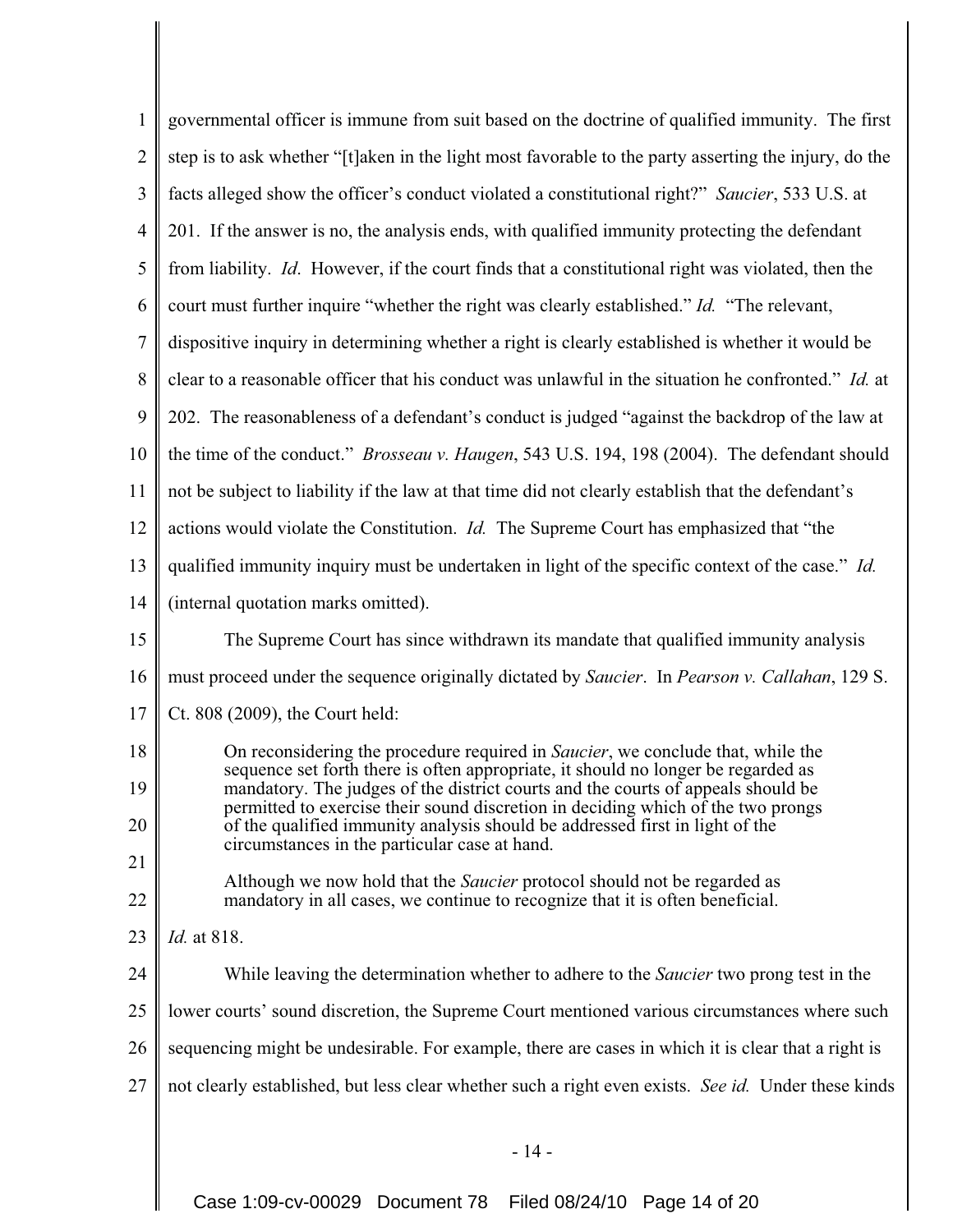1 2 3 4 5 6 of circumstances, it might be considered a waste of resources to engage in an analysis under the first prong-whether a constitutional right was violated-when it is already obvious that, even if such a right existed, it was not clearly established. *See id.* Here is such a set of circumstances, therefore, the court appropriately begins the qualified immunity analysis on the Plaintiff's First Amendment claim with whether the right was clearly established, rather than whether the constitutional right was violated.<sup>12</sup>

7

# **C. Any First Amendment right was not clearly established.**

8 9 10 The Plaintiff alleges that Defendants violated his First Amendment right to take "photographs in his car on a public road, which is protected speech." *See* First Am. Compl., Docket No. 9 at ¶ 30.

11 Turning to the conduct of the Defendants here, the court must determine whether the

12 admonishment of the Plaintiff to stop taking photographs of an accident scene while in his car on

13 a public road violated clearly established law. An officer prohibiting a citizen from taking

14 photographs at an accident scene is entitled to qualified immunity where clearly established law

15 does not show that the prohibition of such violated the First Amendment. *See Anderson v.*

16 *Creighton*, 483 U.S. 635, 640 (1987). For a constitutional law to be clearly established,

17 18 19 20 The contours of the right must be sufficiently clear that a reasonable official would understand that what he is doing violates that right. This is not to say that an official action is protected by qualified immunity unless the very action in question has previously been held unlawful, *see Mitchell, supra*, 472 U.S., at 535, n. 12, 105 S.Ct., at 2820, n. 12; but it is to say that in the light of pre-existing law the unlawfulness must be apparent. *See, e.g.*, *Malley, supra*, 475 U.S., at 344-345, 106 S.Ct., at 1097-1098; Mitchell, supra, 472 U.S., at 528, 105 S.Ct., at

2816; *Davis, supra*, 468 U.S., at 191, 195, 104 S.Ct., at 3017, 3019.

*Id.* This inquiry turns on the "objective legal reasonableness of the action, assessed in light of

23 the legal rules that were clearly established at the time it was taken." *Id.* at 639 (internal

24 quotation marks omitted). The constitutional violation must be "clearly established" at the time

- of the alleged misconduct. *James v. Rowlands*, 606 F.3d 646, 651 (9th Cir. 2010).
- 25

21

22

- 26
- 27  $12$  If the court finds that the alleged First Amendment at issue here is not clearly established, the court does not and need not reach the issue of whether the Defendants violated Plaintiff's constitutional rights under the First Amendment.

- 15 -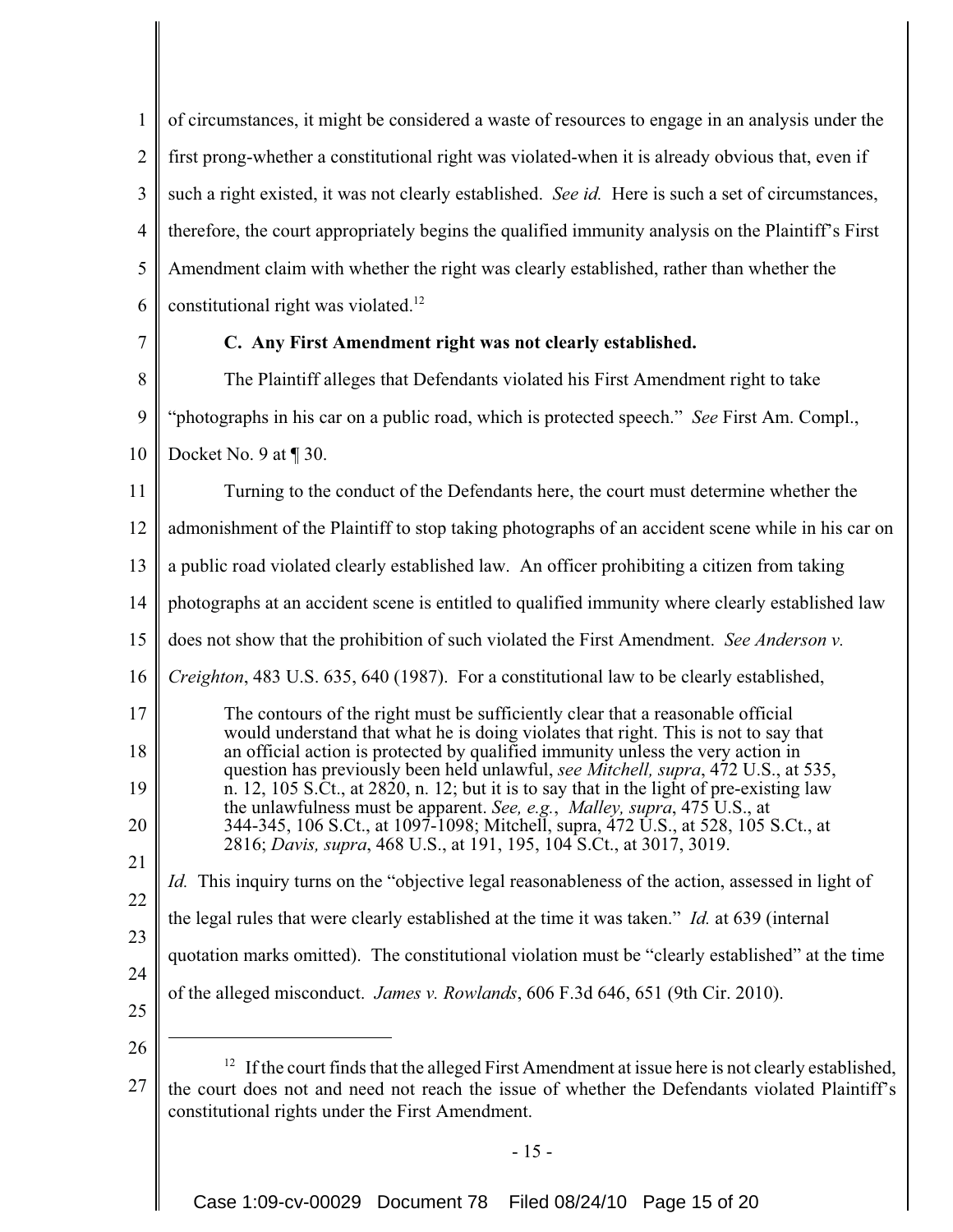| $\mathbf{1}$<br>$\overline{2}$<br>3 | "The operation of [the clearly established] standard, however, depends<br>substantially upon the level of generality at which the relevant 'legal rule' is to be<br>identified." Anderson v. Creighton, 483 U.S. 635, 639, 107 S.Ct. 3034, 97<br>L.Ed.2d 523 (1987). "[T]he right the official is alleged to have violated must have<br>been 'clearly established' in a more particularized, and hence more relevant,<br>sense: The contours of the right must be sufficiently clear that a reasonable |
|-------------------------------------|--------------------------------------------------------------------------------------------------------------------------------------------------------------------------------------------------------------------------------------------------------------------------------------------------------------------------------------------------------------------------------------------------------------------------------------------------------------------------------------------------------|
| 4                                   | official would understand that what he is doing violates that right." Id. at 640, 107<br>S.Ct. 3034. "[T] he injured party need not establish that the Defendants behavior                                                                                                                                                                                                                                                                                                                             |
| 5                                   | had been previously declared unconstitutional." CarePartners, 545 F.3d at 882<br>(internal quotation marks omitted). "The dispositive inquiry is 'whether it would                                                                                                                                                                                                                                                                                                                                     |
| 6                                   | be clear to a reasonable [official] that his conduct was unlawful in the situation he<br>confronted." <i>Id.</i> at 883 (quoting <i>Saucier</i> , 533 U.S. at 202, 121 S.Ct. 2151).                                                                                                                                                                                                                                                                                                                    |
| 7                                   | Rodis v. City, County of San Francisco, 558 F.3d 964, 969 (9th Cir. 2009).                                                                                                                                                                                                                                                                                                                                                                                                                             |
| 8                                   | To demonstrate that a right is clearly established, a party need not find a case with                                                                                                                                                                                                                                                                                                                                                                                                                  |
| 9<br>10                             | directly parallel facts. Hope v. Pelzer, 536 U.S. 730, 739 (2002). In Chavez v. City of Oakland,                                                                                                                                                                                                                                                                                                                                                                                                       |
| 11                                  | No. C 08-04015 CRB, 2009 WL 1537875 (N.D. Cal. June 2, 2009), a newspaper photographer                                                                                                                                                                                                                                                                                                                                                                                                                 |
| 12                                  | was arrested for exiting his car on a freeway to take photographs of an accident, after specifically                                                                                                                                                                                                                                                                                                                                                                                                   |
| 13                                  | being instructed not to and move on by police. Chavez alleged "that defendants violated his                                                                                                                                                                                                                                                                                                                                                                                                            |
| 14                                  | First Amendment right 'not to be detained or arrested to prevent him from taking photographs of                                                                                                                                                                                                                                                                                                                                                                                                        |
| 15                                  | a newsworthy event." <i>Id.</i> at *3. In considering Chavez's argument, the court stated:                                                                                                                                                                                                                                                                                                                                                                                                             |
| 16                                  | The press has no First Amendment right to access accident or crime scenes if the<br>general public is excluded. See Houchins v. KQED, 438 U.S. 1, 10-11, 98 S.Ct.                                                                                                                                                                                                                                                                                                                                      |
| 17                                  | 2588, 57 L.Ed.2d 553 (1978) (holding that the press does not enjoy a<br>constitutional right to access to news sources); <i>Branzburg v. Hayes</i> , 408 U.S. 665,                                                                                                                                                                                                                                                                                                                                     |
| 18                                  | 684-85, 92 S.Ct. 2646, 33 L.Ed.2d 626 (1972) ("Newsmen have no constitutional<br>right of access to the scenes of crime or disaster when the general public is                                                                                                                                                                                                                                                                                                                                         |
| 19                                  | excluded."); see also Los Angeles Free Press Inc. v. City of Los Angeles, 9<br>Cal.App.3d 448, 455, 88 Cal.Rptr. 605 (1970) ("Restrictions on the right of access                                                                                                                                                                                                                                                                                                                                      |
| 20                                  | to particular places at particular times are consistent with other reasonable<br>restrictions on liberty based upon the police power, and these restrictions remain<br>valid even though the ability of the press to gather news and express views on a                                                                                                                                                                                                                                                |
| 21                                  | particular subject may be incidentally hampered.").                                                                                                                                                                                                                                                                                                                                                                                                                                                    |
| 22                                  | Even assuming, as plaintiff contends, that the officers arrested plaintiff to prevent<br>him from taking a photograph, he did not have a First Amendment right to take                                                                                                                                                                                                                                                                                                                                 |
| 23                                  | the photograph in the first place in the absence of evidence that the general public<br>is allowed such access to accident sites, and this accident in particular. Plaintiff,                                                                                                                                                                                                                                                                                                                          |
| 24                                  | however, does not offer any evidence that suggests that the general public had a<br>right to exit their vehicles on the freeway and stand in the freeway to take                                                                                                                                                                                                                                                                                                                                       |
| 25                                  | photographs. His declaration assertion that at the time of his arrest he saw at least<br>one other stopped vehicle with its occupant outside the car is insufficient. There is                                                                                                                                                                                                                                                                                                                         |
| 26                                  | no evidence in the record as to what that person was doing; perhaps the person<br>was a witness to the accident. Moreover, common sense dictates that members of                                                                                                                                                                                                                                                                                                                                       |
| 27                                  |                                                                                                                                                                                                                                                                                                                                                                                                                                                                                                        |
|                                     | $-16-$                                                                                                                                                                                                                                                                                                                                                                                                                                                                                                 |

Case 1:09-cv-00029 Document 78 Filed 08/24/10 Page 16 of 20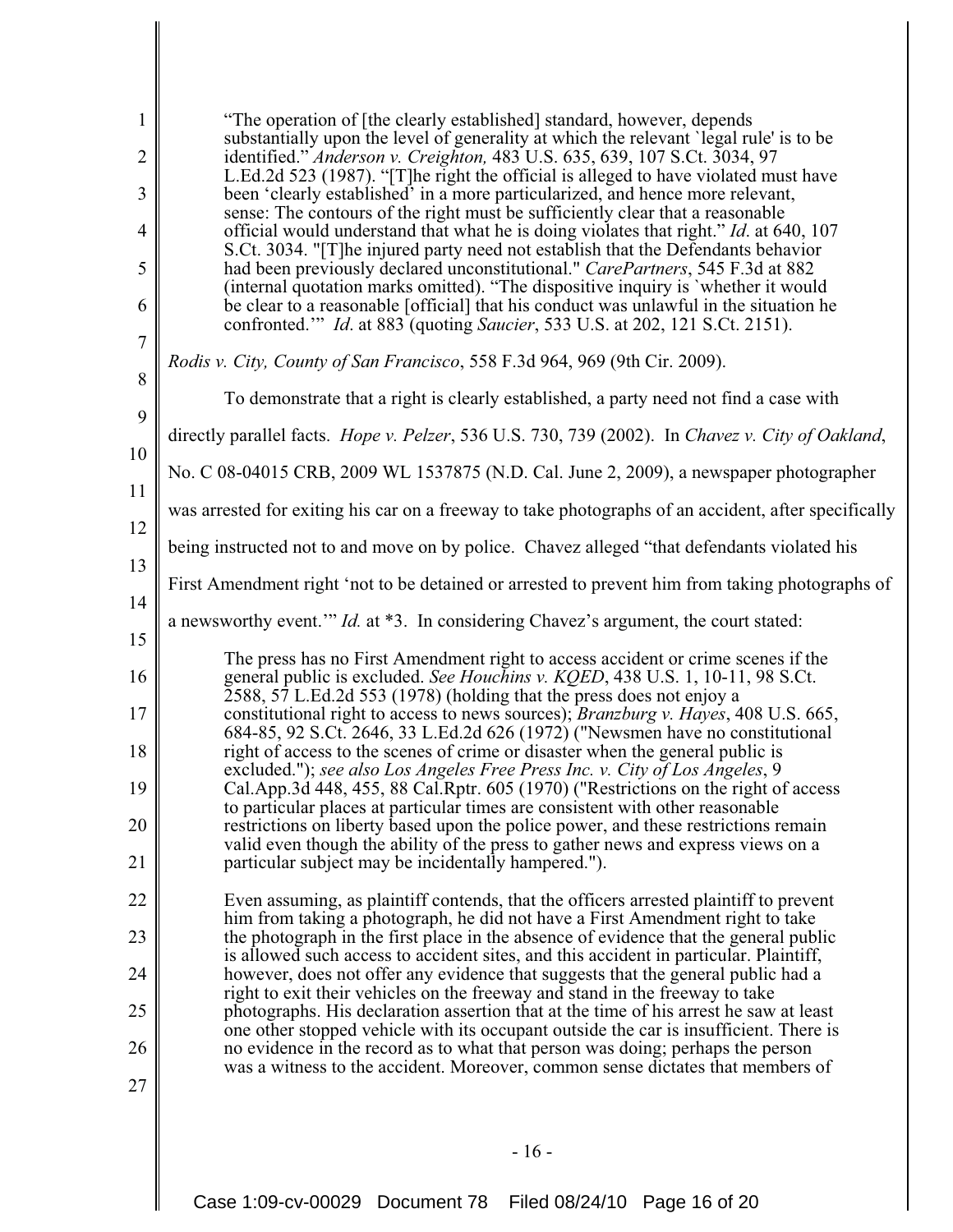| $\mathbf{1}$   | the general public are not allowed to exit their cars in the middle of the freeway<br>to view an accident scene.                                                           |
|----------------|----------------------------------------------------------------------------------------------------------------------------------------------------------------------------|
| $\overline{2}$ | Id. at *3.                                                                                                                                                                 |
| 3              | At a minimum, the law was not clearly established that an officer could not arrest                                                                                         |
| $\overline{4}$ | someone for exiting his car in the lane of a freeway to take photographs of an<br>accident scene. The law was also not clearly established that an officer could not       |
| 5              | arrest someone for refusing to comply with an order from the officer when, rather<br>than immediately complying, the person asserts that he has the right to stand in      |
| 6              | the freeway and take photographs. Finally, the law was not clearly established<br>that members of the press have a federal First Amendment right to leave a                |
| 7              | vehicle unattended in a lane of a freeway in order to photograph an accident.                                                                                              |
| 8              | <i>Id.</i> at $*6$ .                                                                                                                                                       |
| 9              | The Plaintiff's complaint is similar to that of the plaintiff in <i>Chavez</i> . The Defendants                                                                            |
| 10             | argue that if the press has no greater right of access to accident or crime scenes than the general                                                                        |
| 11             | public, it seems clear that the Plaintiff in this case would not be able to establish a clearly                                                                            |
| 12             | established constitutional right protected by the first amendment.                                                                                                         |
| 13             | The Supreme Court has said:                                                                                                                                                |
| 14             | [F] or a constitutional right to be clearly established, its contours "must be                                                                                             |
| 15             | sufficiently clear that a reasonable official would understand that what he is doing<br>violates that right. This is not to say that an official action is protected by    |
| 16             | qualified immunity unless the very action in question has previously been held<br>unlawful, see <i>Mitchell</i> [v. Forsyth, 472 U.S. 511,] 535, n. 12, 105 S.Ct. 2806, 86 |
| 17             | L.Ed.2d 411; but it is to say that in the light of pre-existing law the unlawfulness<br>must be apparent." Anderson v. Creighton, 483 U.S. 635, 640, 107 S.Ct. 3034, 97    |
| 18             | L.Ed.2d 523 (1987).                                                                                                                                                        |
| 19             | <i>Hope</i> , 536 U.S. at 739.                                                                                                                                             |
| 20             | A clearly established right is generally defined as a right so thoroughly developed and                                                                                    |
| 21             | consistently recognized under the law of the jurisdiction as to be "indisputable" and                                                                                      |
| 22             | "unquestioned." Zweibon v. Mitchell, 720 F.2d 162, 172-73 (D.C. Cir. 1983) (quoting Wood v.                                                                                |
| 23             | Strickland, 420 U.S. 308, 321 (1975)). "In order to find that the law was clearly established                                                                              |
| 24             | we need not find a prior case with identical, or even 'materially similar,' facts. Our task is to                                                                          |
| 25             | determine whether the preexisting law provided the defendants with 'fair warning' that their                                                                               |
| 26             | conduct was unlawful." Flores v. Morgan Hill Unified Sch. Dist., 324 F.3d 1130, 1136-37 (9th                                                                               |
| 27             | Cir. 2003) (quoting <i>Hope</i> , 536 U.S. at 740).                                                                                                                        |
|                |                                                                                                                                                                            |
|                | $-17-$                                                                                                                                                                     |
|                |                                                                                                                                                                            |

Case 1:09-cv-00029 Document 78 Filed 08/24/10 Page 17 of 20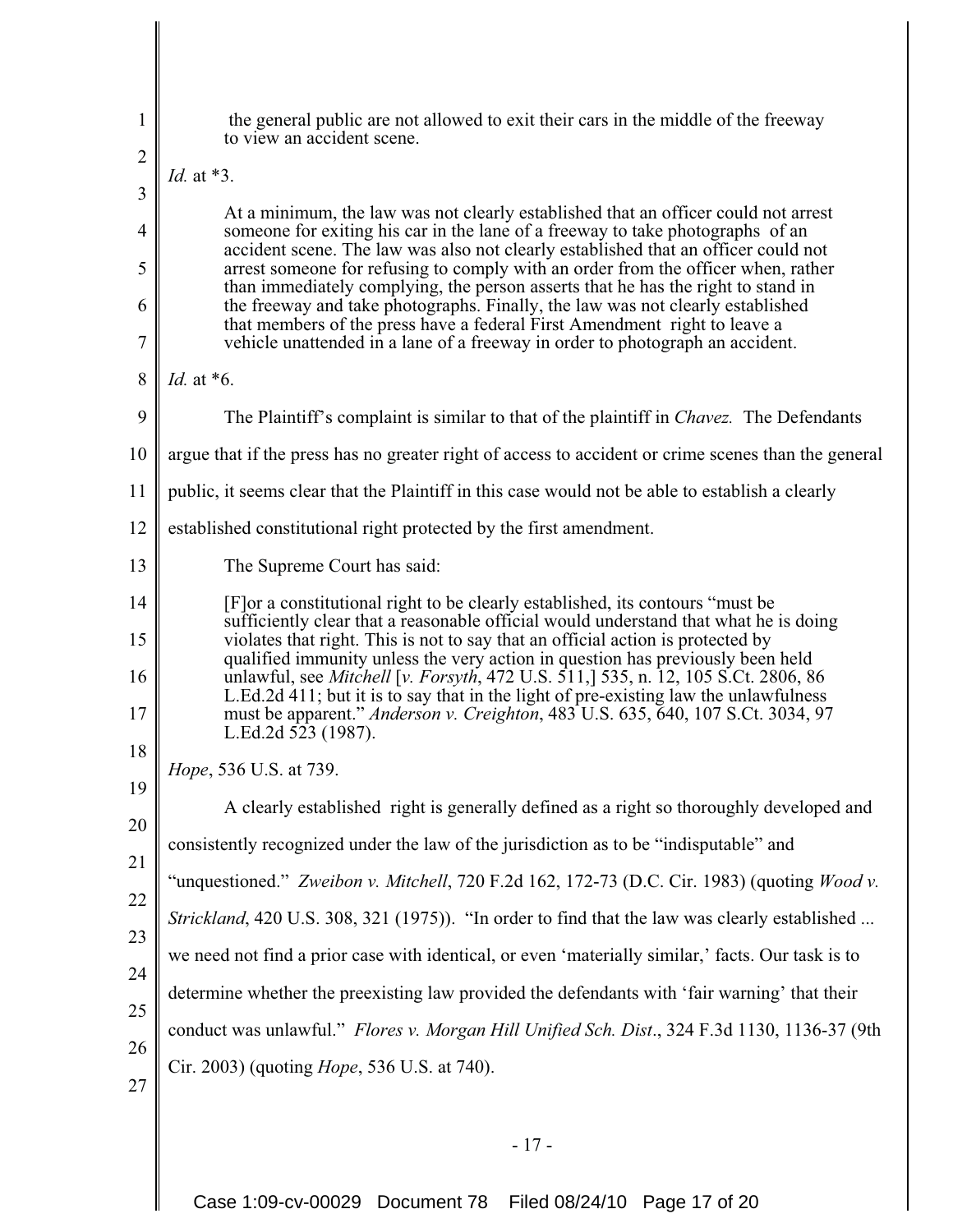1 2 3 4 5 6 7 8 9 10 The court concludes that the Plaintiff cannot demonstrate that "preexisting law provided … 'fair warning' " to police that telling the Plaintiff that he had no right to take photos and to move on from the scene of an accident, was unlawful and in violation of the First Amendment. It would not have been clear to a reasonable officer in the Defendants' position that prohibiting the Plaintiff from taking photos at an accident scene would violate the Plaintiff's First Amendment rights. There is no Ninth Circuit case which addresses this issue, and the court cannot consider the Supreme Court opinion of *United States v. Stevens*, 130 S. Ct. 1577 (2010), since it must determine what the "clearly established law" was at the time of the incident. *See Crawford-El*, 523 U.S. at 590 (under the doctrine of qualified immunity, the court must consider "the state of the law at the time of the challenged conduct").

11 12 13 14 15 16 17 18 19 20 21 22 23 24 25 While a few courts have held that a citizen has a First Amendment right to take such photographs, subject to reasonable time, place, and manner restrictions, such a right has not been determined by the Ninth Circuit. *Compare Gilles v. Davis,* 427 F.3d 197, 212 n.14 (3d Cir. 2005) ("[V]ideotaping or photographing the police in the performance of their duties on public property may be a protected activity . . . . More generally, photography or videography that has a communicative or expressive purpose enjoys some First Amendment protection.") *with Smith v. City of Cummings*, 212 F.3d 1332, 1333 (11th Cir. 2000) (finding there is a First Amendment right, subject to reasonable time, manner and place restrictions, to photograph or videotape police conduct). The limited case law hardly evokes a sense of consensus on the issue, let alone establish a First Amendment right to take photographs of an accident scene. If the only way to find there is a clearly established right is to look to other circuits for guidance then it is likely that the right is not, in fact, clearly established in this circuit. Given the lack of guidance from the Ninth Circuit, this court is unable to find as a matter of law that there is a clearly established right to take photographs at an accident scene. Accordingly, the court sustains the Defendants' objection as to count three and hereby dismisses it.

- 26
- 27

For the above stated reasons, the court adopts in part and rejects in part the Magistrate

- 18 -

**CONCLUSION**

Case 1:09-cv-00029 Document 78 Filed 08/24/10 Page 18 of 20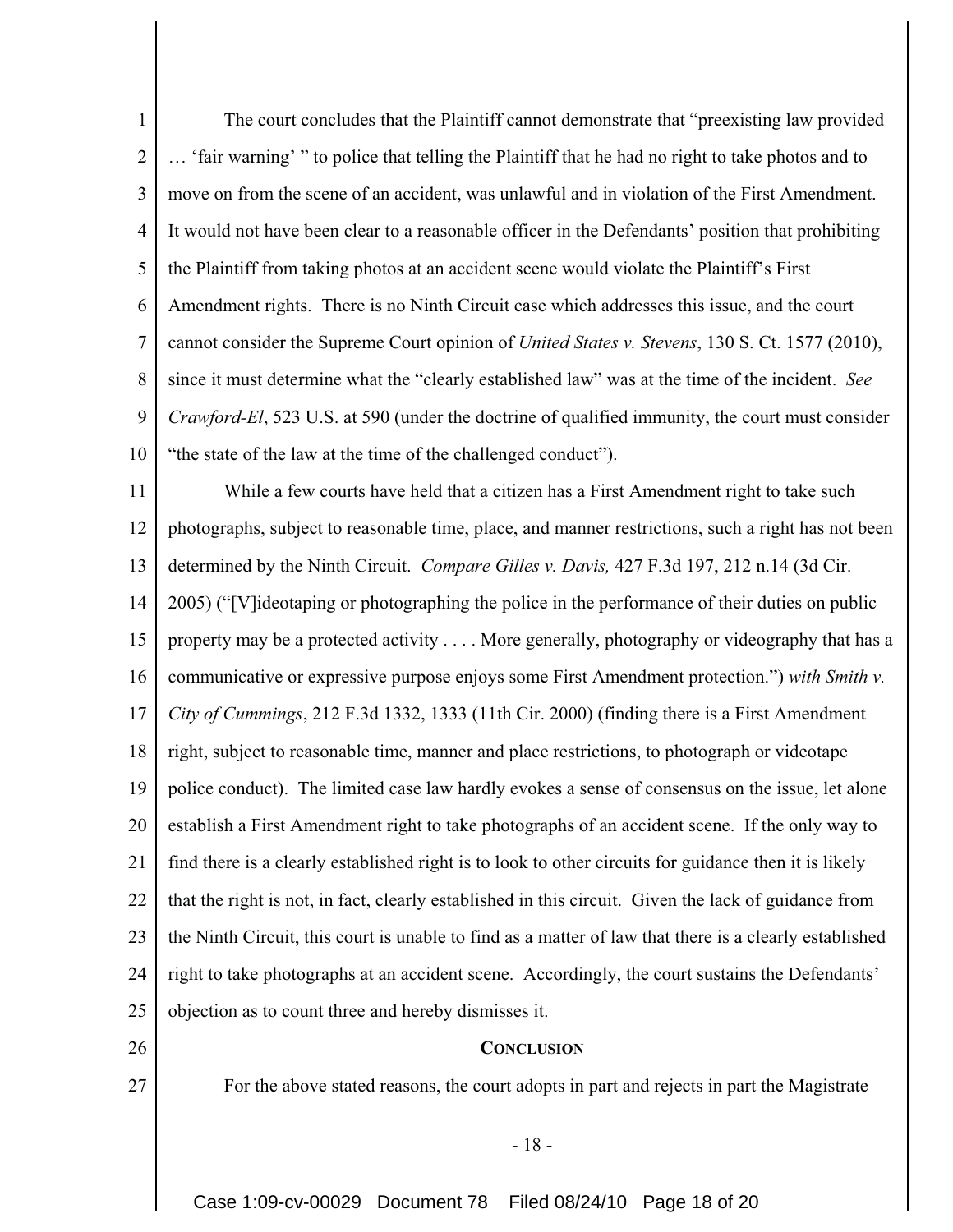1 2 Judge's Report and Recommendations, and overrules in part and sustains in part the Defendants' Objections as follows:

3 4 5 6 7 1. The court Adopts the recommendation that the motion to dismiss Plaintiff's First Amended Complaint against Defendants Suba, Anciano, and Artui in their official capacities be dismissed because these Defendants are not persons withing the meaning of 42 U.S.C. § 1983. *Ngiraingas v. Sanchez*, 495 U.S. 182 (1990). These include the claims against the Defendants in their official capacities in the first, second, third, fourth, and eleventh causes of action.

8 9 10 11 12 2. The court Denies the recommendation that the motion to dismiss Plaintiff's First Amended Complaint against Defendants Suba, Anciano, and Artui in their official capacities with regard to the ninth and tenth causes of action be denied. The court sustains the Defendants' objection and finds there is no standing by the Plaintiff as to the ninth and tenth causes of action. Accordingly, the court dismisses both counts.

13 14 15 16 3. The court Adopts the recommendation that the motion to dismiss Plaintiff's First Amended Complaint against GPD be granted since Defendant GPD is not a person withing the meaning of 42 U.S.C. § 1983. *Ngiraingas*, 495 U.S. 182. These include the claims against GPD in the first, second, third, fourth, ninth, and tenth causes of action.

17 18 19 20 4. The court Adopts the recommendation that the motion by Defendants Anciano and Artui to dismiss Plaintiff's complaint against them in their individual capacities be denied as to the first, second, fourth, fifth, sixth, seventh, eighth, and eleventh causes of action, but that it be granted as to the ninth and tenth causes of action.

21 22 23 24 5. The court Denies the recommendation that the motion by Defendants Anciano and Artui to dismiss Plaintiff's complaint against them in their individual capacities be denied as to the third cause of action. Consistent with the discussion herein, the court finds the Defendants are entitled to qualified immunity on this count.

25 26 27 6. The court Adopts the recommendation that the motion by Defendant Suba to dismiss Plaintiff's complaint against him in his individual capacity for the failure to plead nonconclusory facts alleging supervisory liability under §1983 be granted subject to the right of

- 19 -

Case 1:09-cv-00029 Document 78 Filed 08/24/10 Page 19 of 20